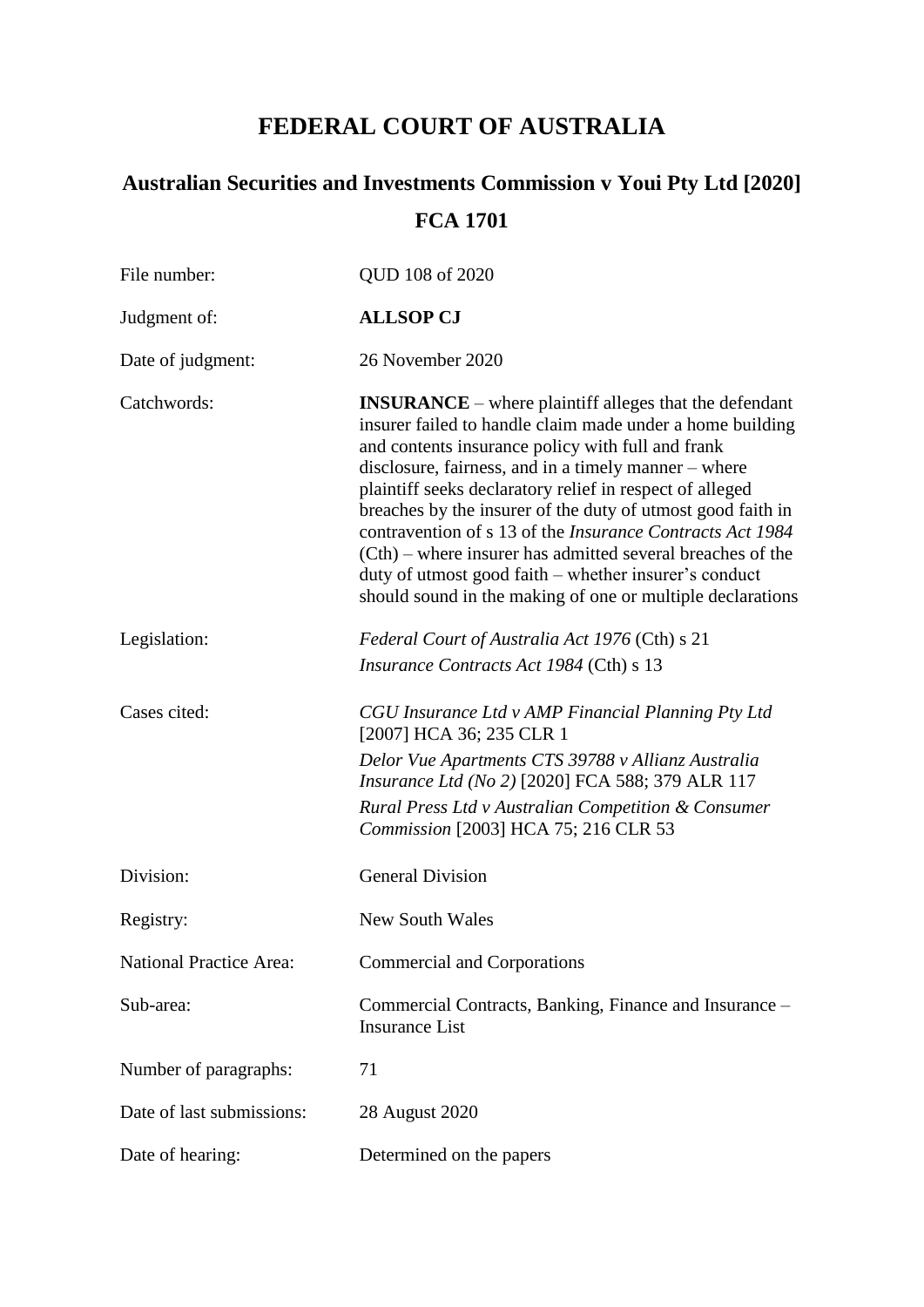Counsel for the Plaintiff: Mr S Donaldson SC with Mr D Luxton and Mr A Ounapuu

Solicitor for the Plaintiff: Johnson Winter & Slattery

Counsel for the Defendant: Mr J McKenna QC with Ms N Pearce

Solicitor for the Defendant: King & Wood Mallesons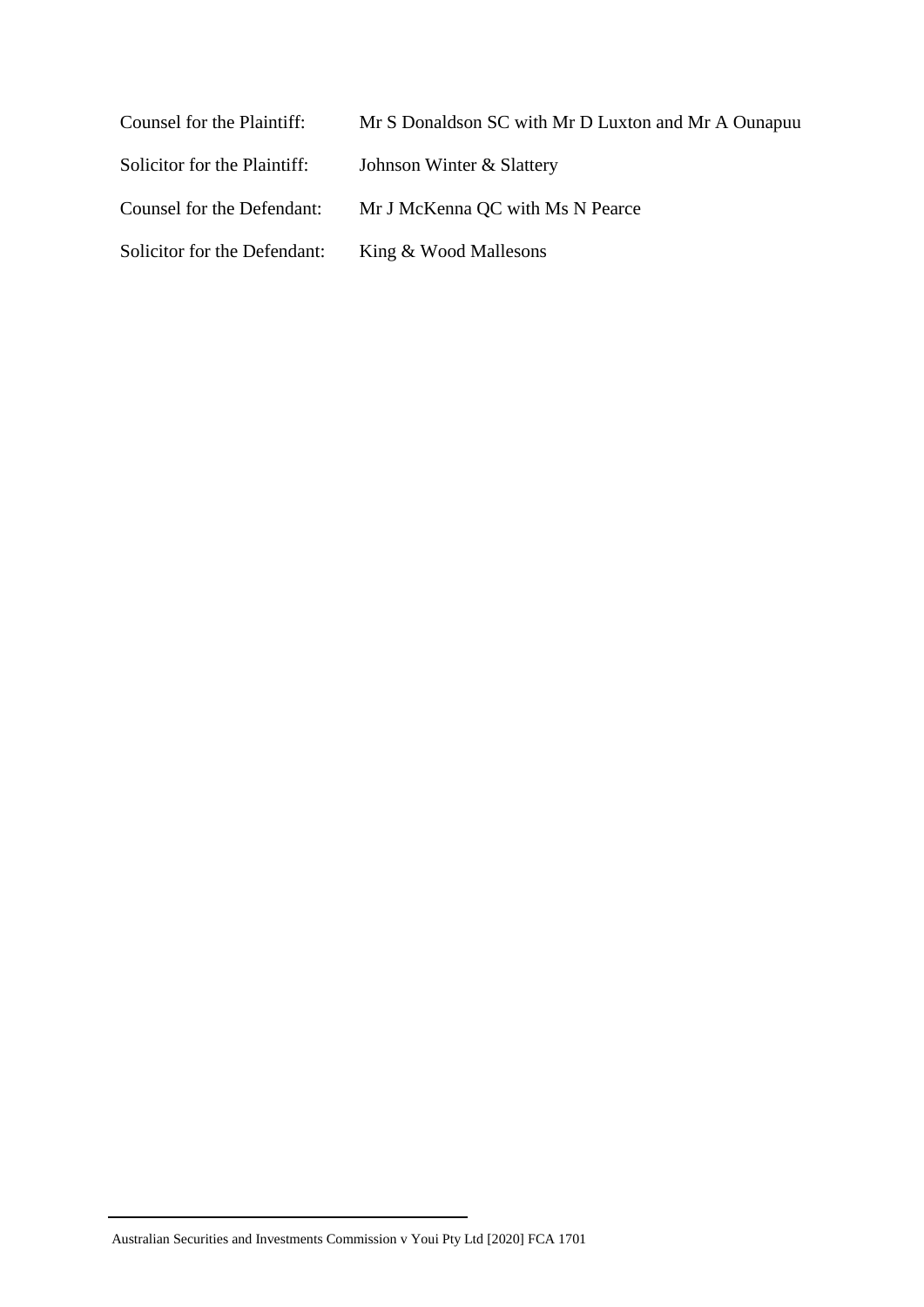# **ORDERS**

#### **QUD 108 of 2020**

# **BETWEEN: AUSTRALIAN SECURITIES AND INVESTMENTS COMMISSION** Plaintiff

**AND: YOUI PTY LTD ACN 123 074 733** Defendant

# **ORDER MADE BY: ALLSOP CJ DATE OF ORDER: 26 NOVEMBER 2020**

# **THE COURT DECLARES THAT:**

- 1. The Defendant (**Youi**) breached the requirements of s 13 of the *Insurance Contracts Act 1984* (Cth), on five (5) occasions, in that it failed to act towards the insured party (**Insured**), in respect of each matter arising under or in relation to the contract of insurance (**Policy**), with the utmost good faith, by reason of each of the following:
	- (a) from 19 May 2017 to in or about late December 2017 or January 2018, Youi failed to take reasonable steps to:
		- (i) inform the Insured that the contractor it proposed to carry out repairs to the Insured's property (**Property**), ProBuild Australia Pty Ltd (ABN 91 114 158 744) (**PA**), had been the subject of numerous complaints to Youi in respect of delays and the quality of its work;
		- (ii) inform the Insured that PA was not a repairer acceptable to Youi and/or a repairer from Youi's network of recommended repairers, for the purposes of, and, as required by, the Policy;
		- (iii) afford the Insured an opportunity to request the appointment of a repairer (other than PA) from Youi's network of recommended repairers, as required by the Policy; and
		- (iv) seek to terminate the engagement of PA, notwithstanding the matters in sub-paragraphs (i) to (iii) above,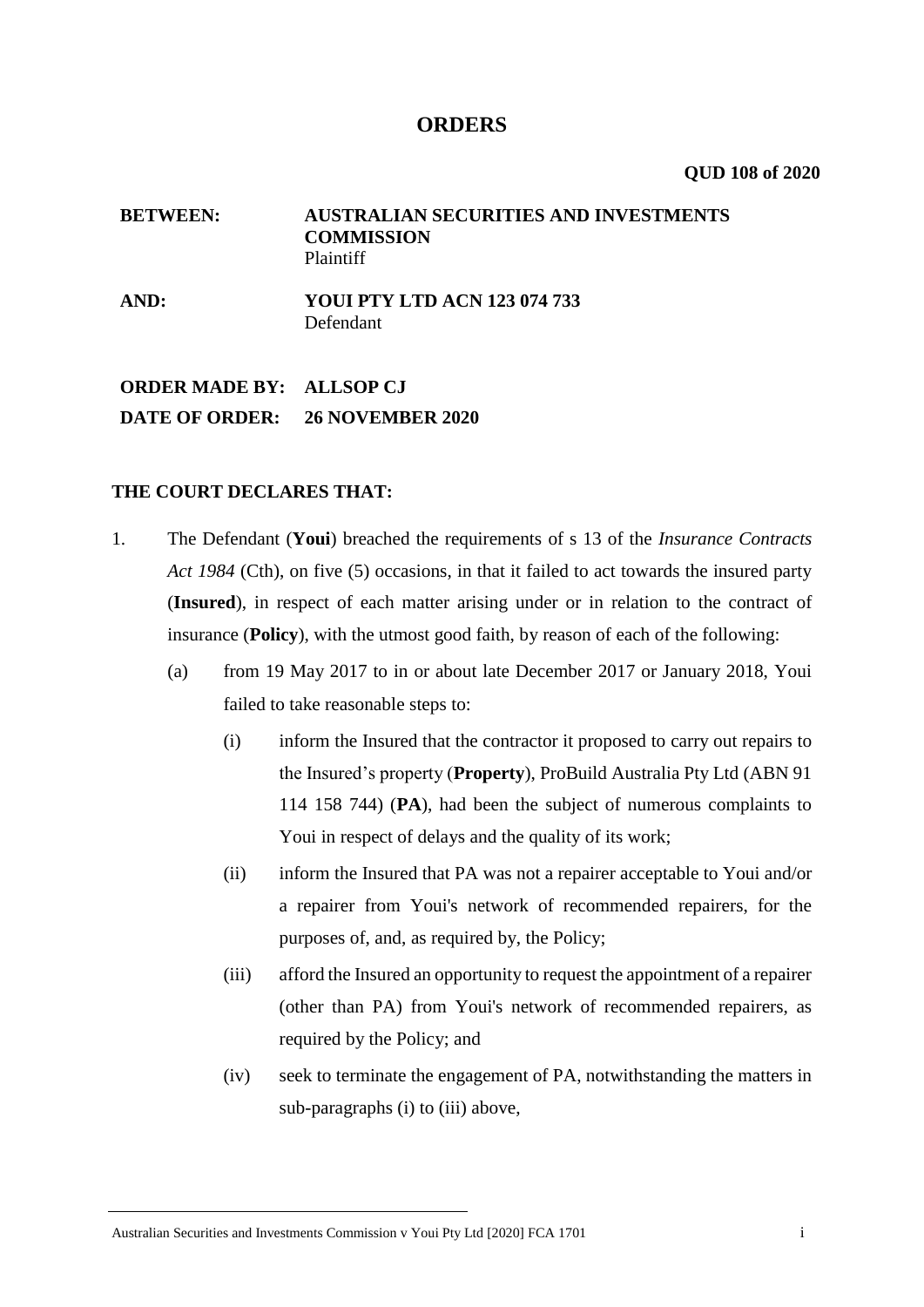- (b) from 24 May 2017 to on or about 29 September 2017, Youi failed to take reasonable steps to ensure that any builder commenced the repairs to the Property;
- (c) from on or about 4 October 2017 to at least 15 November 2017, Youi failed to take reasonable steps to effect make safe works to the Property;
- (d) from 2 November 2017 to at least 18 May 2018, Youi failed to take reasonable steps to consider and respond to the formal complaint made by the Insured on 2 November 2017; and
- (e) from 20 February 2018 to 5 April 2018, Youi failed to take reasonable steps to respond to the email the Insured sent to Youi on 20 February 2018 thereby further delaying the completion of the repairs.

# **THE COURT ORDERS THAT:**

- 2. Each party file and serve within 14 days written submissions on costs of no more than 3 pages in length.
- Note: Entry of orders is dealt with in Rule 39.32 of the *Federal Court Rules 2011*.

Australian Securities and Investments Commission v Youi Pty Ltd [2020] FCA 1701 ii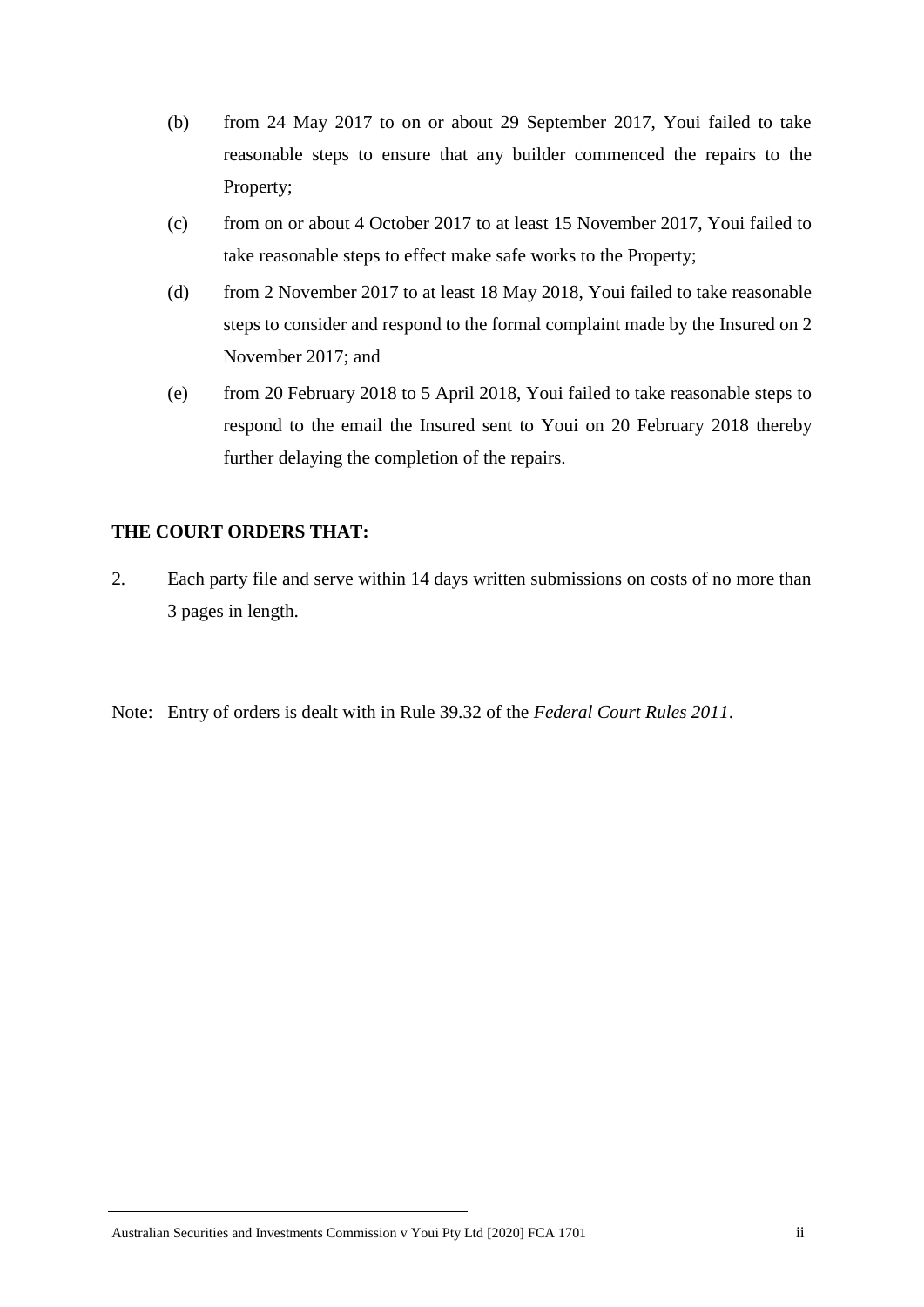# **REASONS FOR JUDGMENT**

#### **ALLSOP CJ:**

- 1 This is an application by the plaintiff, the Australian Securities and Investments Commission (**ASIC**), for declaratory relief in respect of alleged breaches by the defendant insurer, Youi Pty Ltd (**Youi**), of the duty of utmost good faith, in contravention of s 13 of the *Insurance Contracts Act 1984* (Cth) (**ICA**). Those allegations relate to Youi's handling of a particular claim made in January 2017 under a home building and contents insurance policy after a severe hail storm in November 2016 damaged the insured's Broken Hill property. In particular, ASIC alleges that Youi failed to handle the insured's claim with full and frank disclosure, fairness, and in a timely matter.
- 2 These allegations are contained in the originating process and concise statement that were filed by ASIC in April 2020. In June 2020, the parties filed a Statement of Agreed Facts and Admissions, which was subsequently amended on two occasions in July 2020 (Amended Statement of Agreed Facts and Admissions) and August 2020 (Further Amended Statement of Agreed Facts and Admissions). For the balance of these reasons, I will refer to the Further Amended Statement of Agreed Facts and Admissions as the **SAFA**.
- 3 In the SAFA, Youi makes several admissions for the purposes of this proceeding. In summary, it was admitted that the ICA applied to the insured's policy, that a breach of the implied term of utmost good faith constituted a breach of the ICA and that, through various failings which will be set out in due course, Youi had failed to act consistently with commercial standards of decency and fairness with due regard to the interests of the insured, thereby breaching the implied term of utmost good faith in contravention of s 13 of the ICA. As a result, the scope of the dispute between the parties lies within a narrow compass, and concerns the number, and precise terms, of the declarations to be made by the Court in the light of Youi's admissions in the SAFA.
- 4 This matter was provisionally set down for oral hearing in September 2020, subject to the Court informing the parties beforehand that it would be dealt with solely on the papers. By the end of August 2020, the Court had received ASIC's submissions, Youi's submissions, and ASIC's reply submissions. Upon reviewing these helpful submissions, I asked my chambers to inform the parties that I was minded to determine the matter on the papers unless Senior Counsel would like an oral hearing. Both parties informed my chambers that they were content for the matter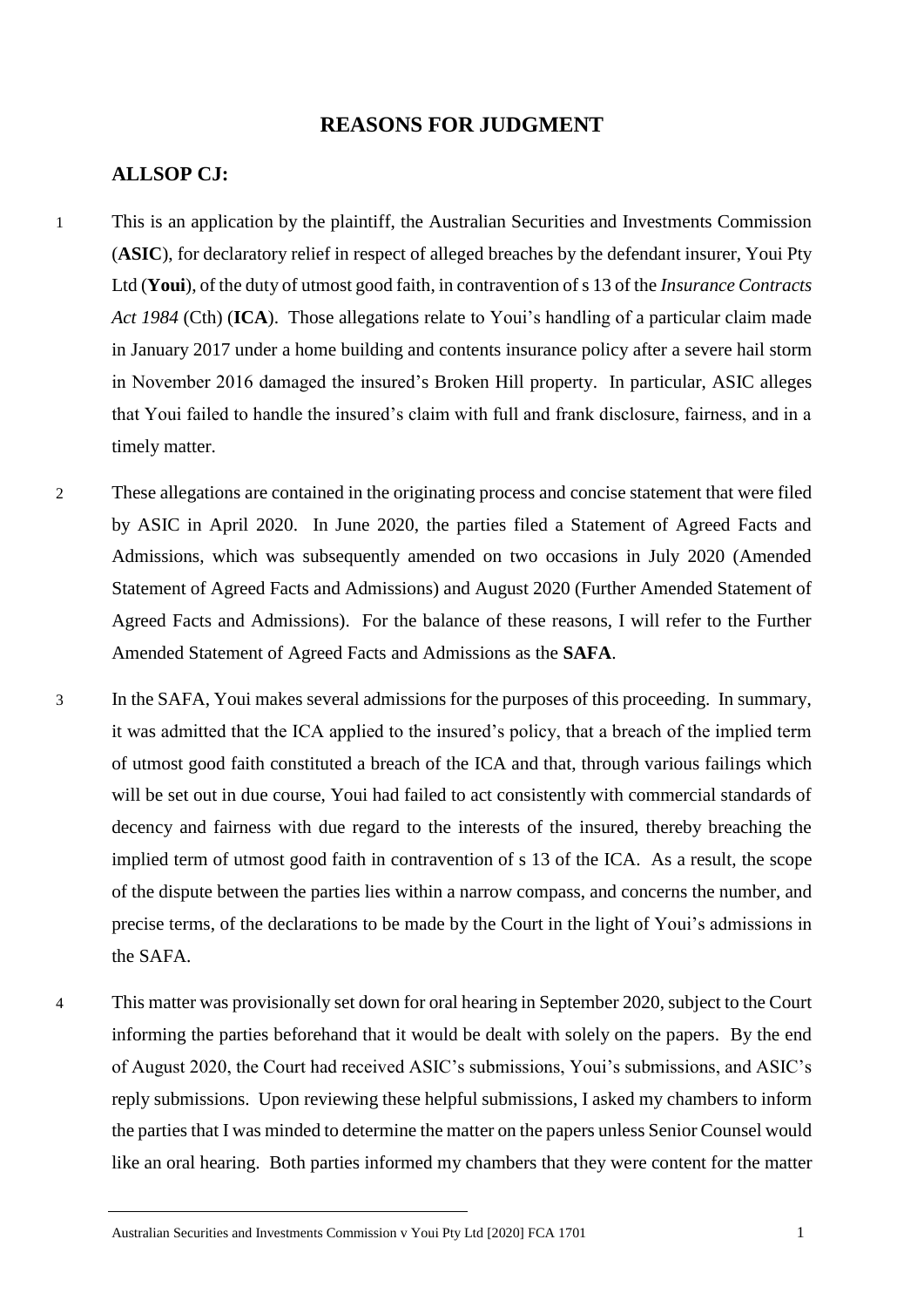to be heard on the papers, although I note that Youi requested the opportunity to make short written submissions on costs after the substantive decision had been made.

5 My reasons below are structured as follows: first, I make some preliminary remarks on the implied duty of utmost good faith; secondly, I extract the exact form of the declaratory relief proposed by each party; thirdly, I set out the agreed facts relevant to the declarations sought; and finally, I consider Youi's conduct as a whole in that context to determine the declaratory relief that is appropriate in all the circumstances of this case.

# **The implied duty of utmost good faith**

6 Section 13 of the ICA is relevantly in the following terms:

#### **13 The duty of the utmost good faith**

- (1) A contract of insurance is a contract based on the utmost good faith and there is implied in such a contract a provision requiring each party to it to act towards the other party, in respect of any matter arising under or in relation to it, with the utmost good faith.
- (2) A failure by a party to a contract of insurance to comply with the provision implied in the contract by subsection (1) is a breach of the requirements of this Act.
- 7 I had occasion to consider the application of s 13 in *Delor Vue Apartments CTS 39788 v Allianz Australia Insurance Ltd (No 2)* [2020] FCA 588; 379 ALR 117. At [342]–[345] of those reasons, I set out the various expressions of the content of the obligation to act with utmost good faith in *CGU Insurance Ltd v AMP Financial Planning Pty Ltd* [2007] HCA 36; 235 CLR 1, as follows:

342 … The obligation of good faith is as the statute says the "utmost good faith". A lack of honesty is not a prerequisite. In *CGU Insurance Ltd v AMP Financial Planning Pty Ltd* [2007] HCA 36; 235 CLR 1 three judgments of the Court dealt with the matter. Chief Justice Gleeson and Crennan J said the following at 235 CLR 12 [15]:

**We accept the wider view of the requirement of utmost good faith adopted by the majority in the Full Court, in preference to the view that absence of good faith is limited to dishonesty.** In particular, we accept that utmost good faith may require an insurer to act with due regard to the legitimate interests of an insured, as well as to its own interests. The classic example of an insured's obligation of utmost good faith is a requirement of full disclosure to an insurer, that is to say, a requirement to pay regard to the legitimate interests of the insurer. Conversely, an insurer's statutory obligation to act with utmost good faith may require an insurer to act, **consistently with commercial standards of decency and fairness,** with due regard to the interests of the insured. Such an obligation may well affect the conduct of an insurer in making a timely response to a claim for indemnity.

(Emphasis added and footnotes omitted.)

Australian Securities and Investments Commission v Youi Pty Ltd [2020] FCA 1701 2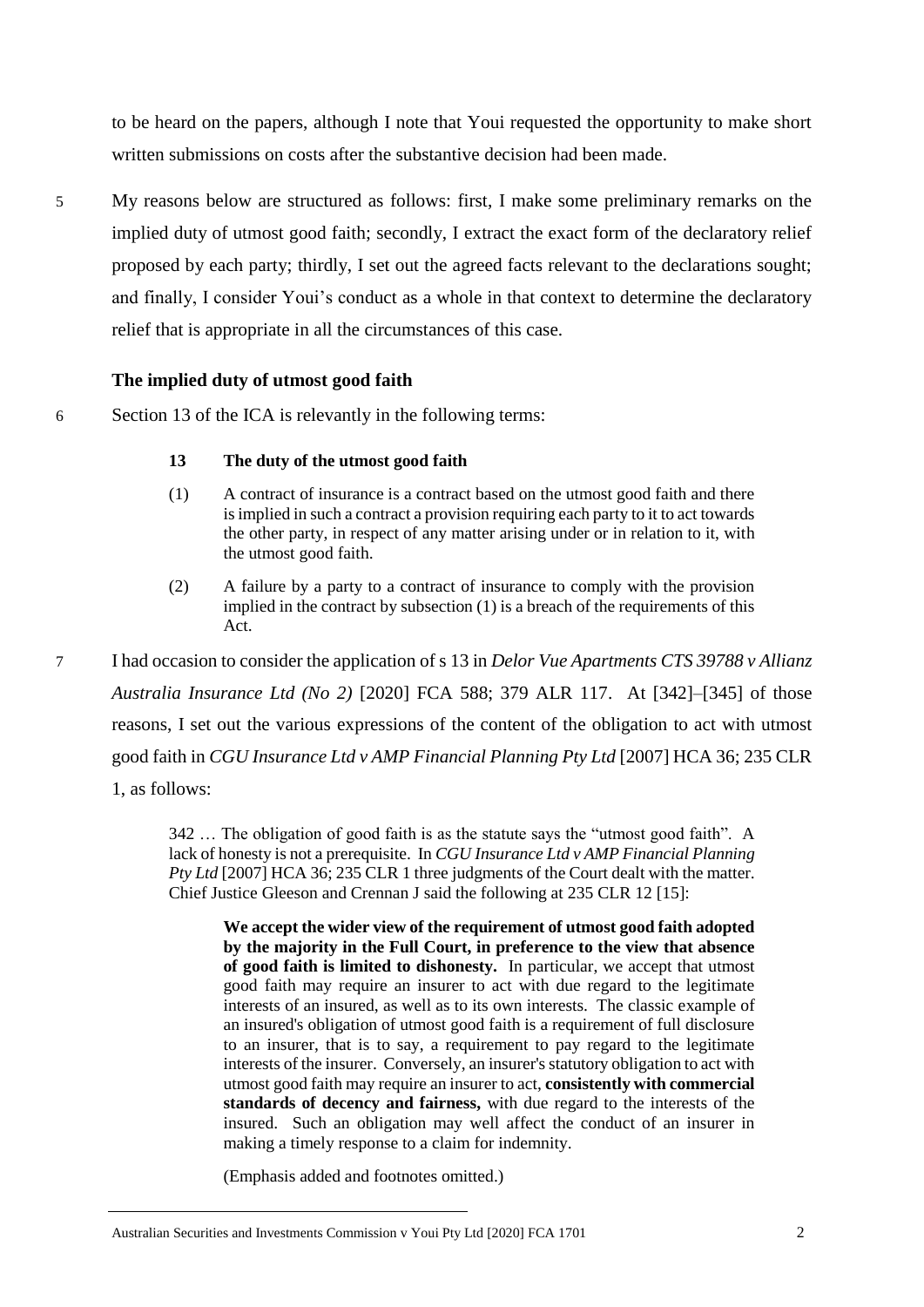343 Justices Callinan and Heydon said at 235 CLR 77–78 [257]:

At the outset we should say that we agree with the Chief Justice and Crennan J that a lack of utmost good faith is not to be equated with dishonesty only. The analogy may not be taken too far, but the sort of conduct that might constitute an absence of utmost good faith may have elements in common with an absence of clean hands according to equitable doctrine which requires that a plaintiff seeking relief not himself be guilty of tainted relevant conduct. We have referred to the doctrine of clean hands because, as with another equitable doctrine, that he who seeks equity must do equity, it invokes notions of reciprocity which are of relevance here. **That is not to say that conduct falling short of actual impropriety might not constitute an absence of utmost good faith of the kind which the Insurance Act demands. Something less than that might well do so.** Utmost good faith will usually require something more than passivity: it will usually require affirmative or positive action on the part of a person owing a duty of it. It is not necessary, however for the purposes of this case, to attempt any comprehensive definition of the duty, or to canvass the ranges of conduct which might fall within, or outside s 13 of the Insurance Act.

(Emphasis added.)

344 Justice Kirby (in dissent) said the following about good faith at 235 CLR 42 [130], 43 [131] and 45 [139]:

No one doubts that the absence of honesty on the part of an insurer (or insured) will, if proved, attract the provisions of s 13 of the Act. However, this does not mean that a want of honesty is a universal feature of a want of the utmost good faith in this context.

…

In my view, the **criteria of dishonesty, caprice and unreasonableness more accurately express the ambit of what constitutes a breach of s 13 of the Act.**

…

In particular, the broad view which the Full Court majority took concerning the operation of s 13 of the Act is one that this Court should endorse. It sets the correct, desirable and lawful standard for the efficient, reasonably prompt, candid and business-like processing of claims for insurance indemnity in this country.

(Emphasis added and footnotes omitted.)

345 The views of the Full Court as to the breadth of the obligation, with which Gleeson CJ and Crennan J, and Kirby J agreed, were set out by Emmett J (with whose reasons Moore J agreed) in *AMP Financial Planning Pty Ltd v CGU Insurance Ltd* [2005] FCAFC 185; 146 FCR 447 at 475–476 [87] and [89]–[91]:

While a want of honesty will constitute a failure to act with the utmost good faith, **want of honesty is not necessary in order to establish a failure to act**  with the utmost good faith in the context of a contract of insurance. The **notion of acting in good faith entails acting with honesty** *and* **propriety**. Lack of propriety does not necessarily entail lack of honesty. Further, **the concept of** *utmost* **good faith involves something more than** *mere* **good faith.**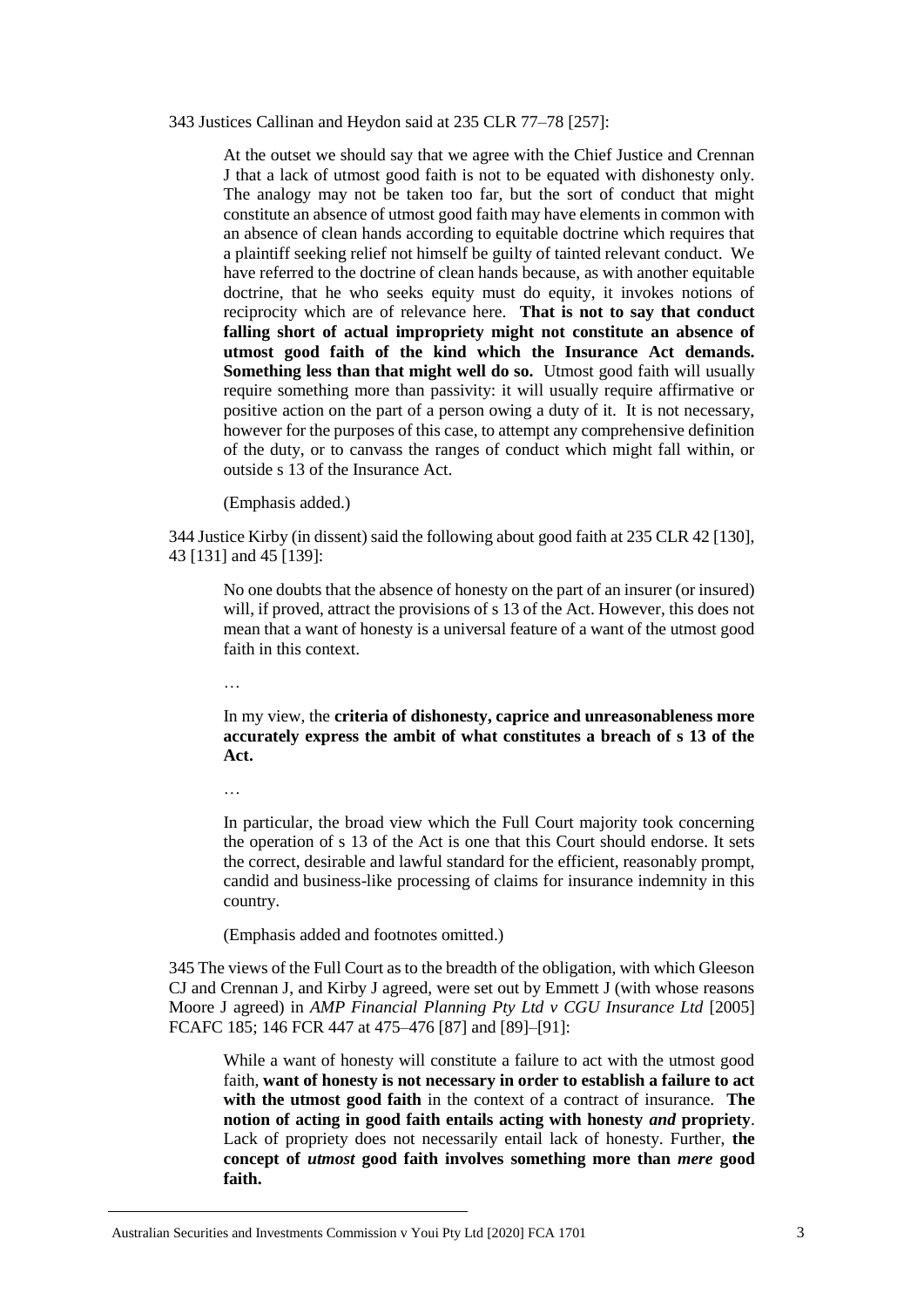The precise content of the concept of utmost good faith depends on the legal context in which it is used. In the context of insurance, **the phrase encompasses notions of fairness, reasonableness and community standards of decency and fair dealing. While dishonest conduct will constitute a breach of the duty of utmost good faith, so will capricious or unreasonable conduct.** While an essential element of honesty may be at the head of the concept of utmost good faith, dishonesty is not a prerequisite for a breach of the duty (see, for example, *Kelly v New Zealand Insurance Ltd* (1996) 130 FLR 97 at 111-112).

A failure to make a prompt admission of liability to meet a sound claim for indemnity and to make payment promptly may be a failure to act with the utmost good faith on the part of an insurer. Of course, where the insurer is awaiting details that are necessary for the making of a decision whether to accept liability to indemnify or to determine the quantum of its liability, the position would be different (see *Moss v Sun Alliance Australia Ltd* (1990) 55 SASR 145 at 154). A failure by an insurer to make and communicate within a reasonable time a decision of acceptance or rejection of a claim for indemnity, by reason of negligence or unjustified and unwarrantable suspicion as to the bona fides of the claim by the insured, may constitute a failure on the part of the insurer to act towards the insured with the utmost good faith in dealing with the claim.

Putting it another way, acting with *utmost* good faith involves more than merely acting honestly: Otherwise, the word utmost would have no effect. Failure to make a timely decision to accept or reject a claim by an insured for indemnity under a policy can amount to a failure to act towards the insured with the utmost good faith, even if the failure results not from an attempt to achieve an ulterior purpose but results merely from a failure to proceed reasonably promptly when all relevant material is at hand, sufficient to enable a decision on the claim to be made and communicated to the insured (see, eg, *Gutteridge v Commonwealth*, unreported, Supreme Court of Queensland, Ambrose J, 25 June 1993).

(Emphasis added.)

8 At [347], I noted that the standard contained within s 13 was better illustrated through description of elements and circumstances as opposed to particularised definition:

> … It is not appropriate to seek to define the standard within s 13. It is a normative standard involving the considerations referred to in *CGU v AMP* in the High Court and in the Full Court. Description of elements and circumstances better illuminate the standard involved. The expression of Gleeson CJ and Crennan J of a "commercial standard of decency and fairness" is, for these circumstances, most apt ...

9 The expression "commercial standard of decency and fairness" is apt also for the current circumstances. Decency and fairness were not exhibited by Youi in its handling of the insured's claim without full and frank disclosure, clarity, candour, and timeliness such that the necessary repairs and make-safe works in response to a claim made in January 2017 were not completed until some 22 months later in November 2018. That much has been acknowledged

<sup>…</sup>

Australian Securities and Investments Commission v Youi Pty Ltd [2020] FCA 1701 4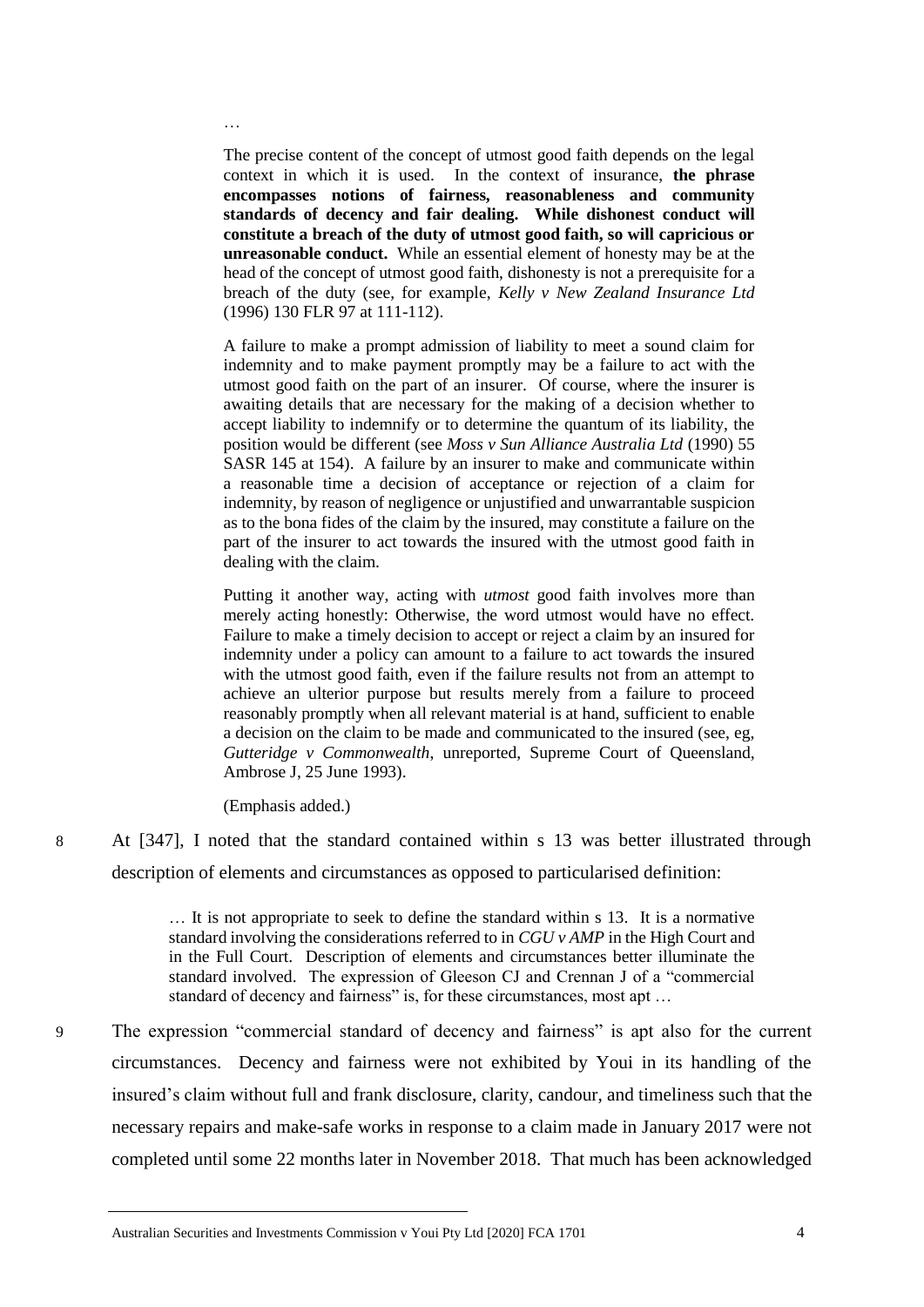by Youi through its admissions. This then raises the question of the appropriate form of the declaration or declarations to be made by the Court in response to Youi's conduct falling short of that standard.

# **The parties' proposed declaratory relief**

10 In its originating application filed on 16 April 2020, ASIC claimed the following relief against Youi.

- 1. A declaration under s 21 of the FCA Act, s 1101B(1)(a)(i) of the Corporations Act, and the inherent or implied jurisdiction of the Court that from 19 May 2017, 1 June 2017 or 29 September 2017 to in or about late December 2017 or January 2018, Youi failed to take reasonable steps to:
	- (a) inform the Insured of the PA Issues;
	- (b) inform the Insured that PA was not a repairer acceptable to Youi and/or a repairer from Youi's network of recommended repairers, for the purposes of, and, as required by, the Recommended Repairer Term of the Policy;
	- (c) afford the Insured an opportunity to request the appointment of a repairer (other than PA) from Youi's network of recommended repairers, as required by the Recommended Repairer Term of the Policy; and or
	- (d) seek to terminate the PA Engagement, notwithstanding PA Issues and or Youi's obligations pursuant to the Policy,

and thereby breached the requirements of the ICA pursuant to s 13(2) of the ICA, in that it failed to comply with the provision requiring each party to the contract of insurance to act towards the other party, in respect of each matter arising under or in relation to the contract of insurance, with the utmost good faith.

- 2. A declaration under s 21 of the FCA Act, s  $1101B(1)(a)(i)$  of the Corporations Act, and the inherent or implied jurisdiction of the Court that from 5 May 2017 to on or about 4 October 2017, Youi failed to take reasonable steps to ensure that any builder commenced the repairs to the Property, and thereby breached the requirements of the ICA pursuant to s 13(2) of the ICA, in that it failed to comply with the provision requiring each party to the contract of insurance to act towards the other party, in respect of each matter arising under or in relation to the contract of insurance, with the utmost good faith.
- 3. A declaration under s 21 of the FCA Act, s  $1101B(1)(a)(i)$  of the Corporations Act, and the inherent or implied jurisdiction of the Court that from on or about 4 October 2017 to at least 17 November 2017, Youi failed to take reasonable steps to effect make safe works to the Property, and thereby breached the requirements of the ICA pursuant to s 13(2) of the ICA, in that it failed to comply with the provision requiring each party to the contract of insurance to act towards the other party, in respect of each matter arising under or in relation to the contract of insurance, with the utmost good faith.
- 4. A declaration under s 21 of the FCA Act, s 1101B(1)(a)(i) of the Corporations

Australian Securities and Investments Commission v Youi Pty Ltd [2020] FCA 1701 5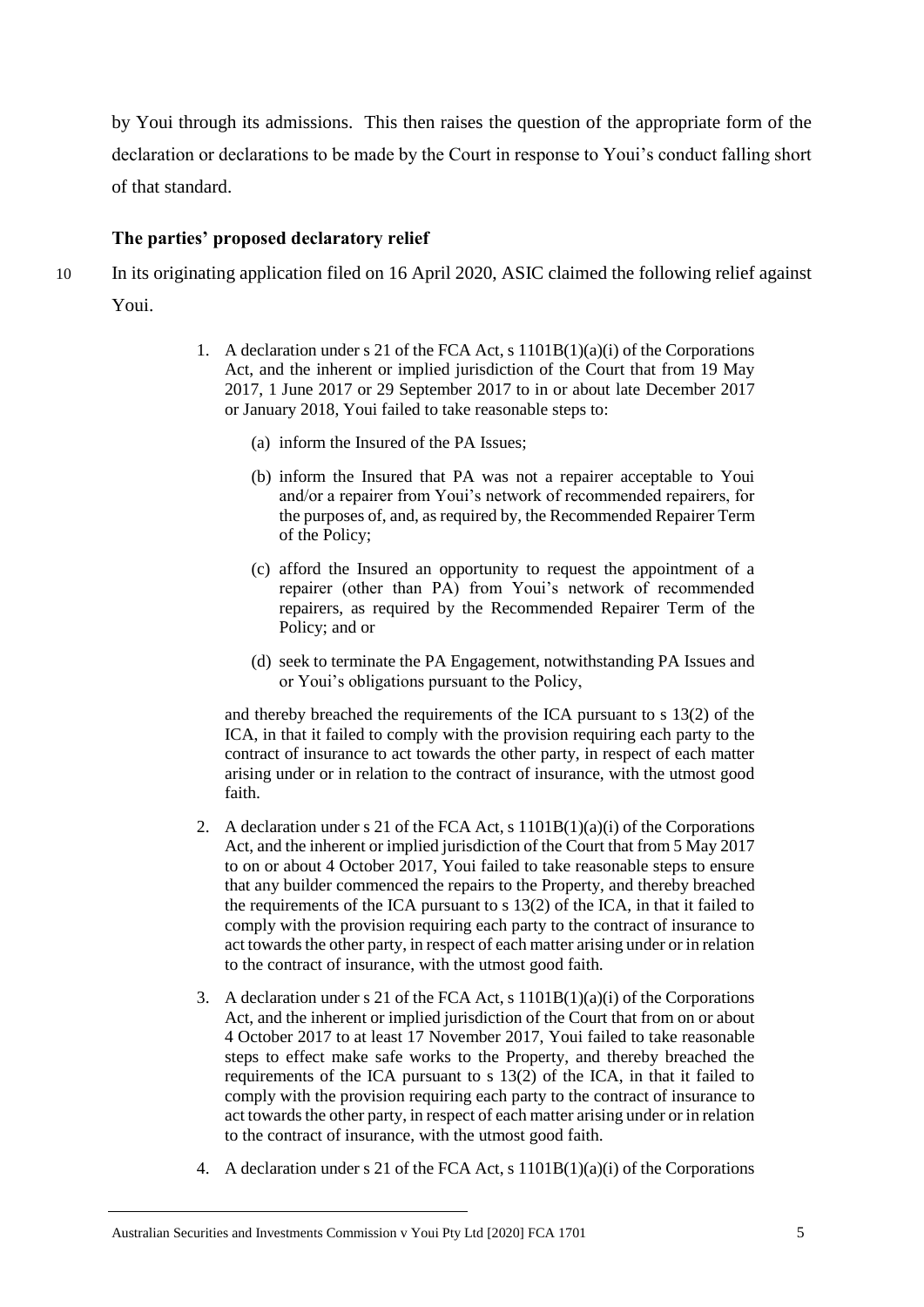Act, and the inherent or implied jurisdiction of the Court that from 2 November 2017 to at least 18 May 2018, Youi failed to take reasonable steps to consider and respond to the formal complaint made by the Insured on 2 November 2017, and thereby breached the requirements of the ICA pursuant to s 13(2) of the ICA, in that it failed to comply with the provision requiring each party to the contract of insurance to act towards the other party, in respect of each matter arising under or in relation to the contract of insurance, with the utmost good faith.

- 5. A declaration under s 21 of the FCA Act, s 1101B(1)(a)(i) of the Corporations Act, and the inherent or implied jurisdiction of the Court that from 20 February 2018 to 5 April 2018, Youi failed to take reasonable steps to respond to the email the Insured sent to Youi on 20 February 2018 thereby further delaying the completion of the repairs, and thereby breached the requirements of the ICA pursuant to s  $13(2)$  of the ICA, in that it failed to comply with the provision requiring each party to the contract of insurance to act towards the other party, in respect of each matter arising under or in relation to the contract of insurance, with the utmost good faith.
- 6. Alternatively, a declaration under s 21 of the FCA Act, s 1101B(1)(a)(i) of the Corporations Act, and the inherent or implied jurisdiction of the Court that from 5 May 2017 to 18 May 2018, by the failures referred to in paragraphs 1 to 5 above, Youi breached the requirements of the ICA pursuant to s 13(2) of the ICA, in that it failed to comply with the provision requiring each party to the contract of insurance to act towards the other party, in respect of each matter arising under or in relation to the contract of insurance, with the utmost good faith.
- <span id="page-9-0"></span>11 The term "PA Issues" in the relief claimed is defined as the facts and matters in paras 9, 10 and 12 of the concise statement filed on 16 April 2020, which are in the following terms:
	- 9 On or around 5 May 2017, having received a series of complaints made by other insureds regarding repairs carried out by PA in the Broken Hill area, Youi commenced an audit of PA's allocated repairs in the Broken Hill area. Further to the audit, on or around 19 May 2017 Youi determined to suspend PA in the Broken Hill area as PA was not meeting the requirements of, or Youi's expectations as to, the PA Service Agreement. The effect of this was that no new work was to be allocated to PA and existing work, where PA had not yet commenced repairs, was being re-allocated to The Roof Company Pty Ltd (ACN 126 346 236) (**RC**).
	- 10 On 1 June 2017, Youi resolved internally to cancel the PA Engagement if PA had neither ordered the required materials nor commenced the works.
	- 12 As at 29 September 2017, PA had not commenced repairs to the Property. On that day, Youi notified PA that Youi would no longer engage PA for works in any region beyond the term of the PA Service Agreement, which ended on 5 October 2017.
- 12 The primary relief sought by ASIC in this case is five separate declarations that Youi breached s 13(2) of the ICA by reason of its conduct in handling the insured's claim. Annexed to ASIC's

…

Australian Securities and Investments Commission v Youi Pty Ltd [2020] FCA 1701 6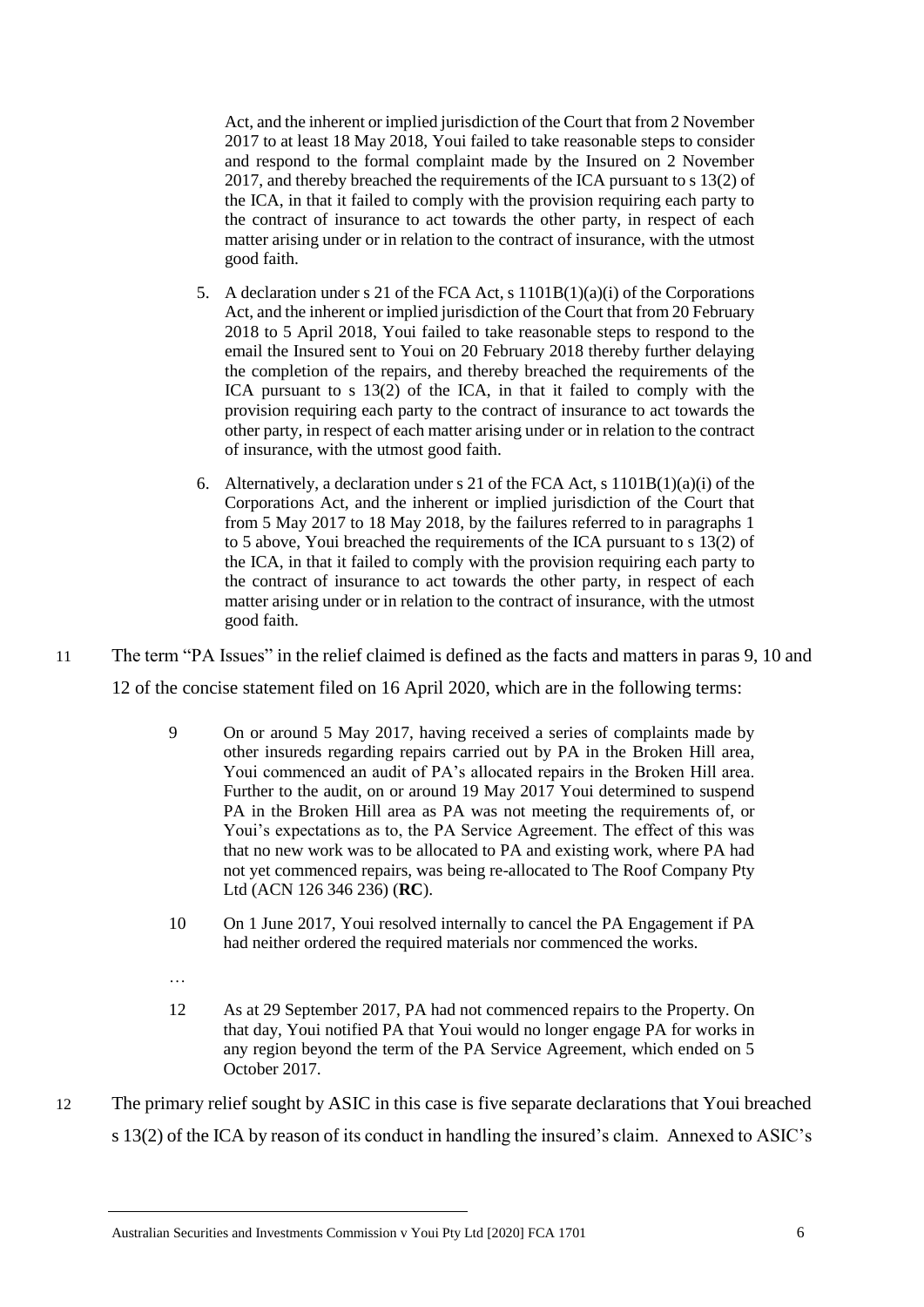written submissions filed on 31 July 2020 is a set of proposed orders, which closely reflects the first five paragraphs of the relief claimed in the originating application, as follows:

- 1. That from 19 May 2017 to in or about late December 2017 or January 2018, Youi failed to take reasonable steps to:
	- (a) inform the Insured that the contractor it proposed to carry out repairs to the Insured's property, ProBuild Australia Pty Ltd (ABN 91 114 158 744) (**PA**), had been the subject of numerous complaints to Youi in respect of delays and the quality of its work;
	- (b) inform the Insured that PA was not a repairer acceptable to Youi and/or a repairer from Youi's network of recommended repairers, for the purposes of, and, as required by, the Recommended Repairer Term of the Policy;
	- (c) afford the Insured an opportunity to request the appointment of a repairer (other than PA) from Youi's network of recommended repairers, as required by the Recommended Repairer Term of the Policy; and
	- (d) seek to terminate the engagement of PA, notwithstanding the matters in sub-paragraphs (a) to (c) above,

and thereby breached the requirements of the *Insurance Contracts Act 1984* (Cth) (**ICA**) pursuant to s 13(2) of the ICA, in that it failed to comply with the provision requiring each party to the contract of insurance to act towards the other party, in respect of each matter arising under or in relation to the contract of insurance, with the utmost good faith.

- 2. That from 24 May 2017 to on or about 29 September 2017, Youi failed to take reasonable steps to ensure that any builder commenced the repairs to the Property, and thereby breached the requirements of the ICA pursuant to s 13(2) of the ICA, in that it failed to comply with the provision requiring each party to the contract of insurance to act towards the other party, in respect of each matter arising under or in relation to the contract of insurance, with the utmost good faith.
- 3. That from on or about 4 October 2017 to at least 15 November 2017, Youi failed to take reasonable steps to effect make safe works to the Property, and thereby breached the requirements of the ICA pursuant to s 13(2) of the ICA, in that it failed to comply with the provision requiring each party to the contract of insurance to act towards the other party, in respect of each matter arising under or in relation to the contract of insurance, with the utmost good faith.
- 4. That from 2 November 2017 to at least 18 May 2018, Youi failed to take reasonable steps to consider and respond to the formal complaint made by the Insured on 2 November 2017, and thereby breached the requirements of the ICA pursuant to s 13(2) of the ICA, in that it failed to comply with the provision requiring each party to the contract of insurance to act towards the other party, in respect of each matter arising under or in relation to the contract of insurance, with the utmost good faith.
- 5. That from 20 February 2018 to 5 April 2018, Youi failed to take reasonable steps to respond to the email the Insured sent to Youi on 20 February 2018

Australian Securities and Investments Commission v Youi Pty Ltd [2020] FCA 1701 7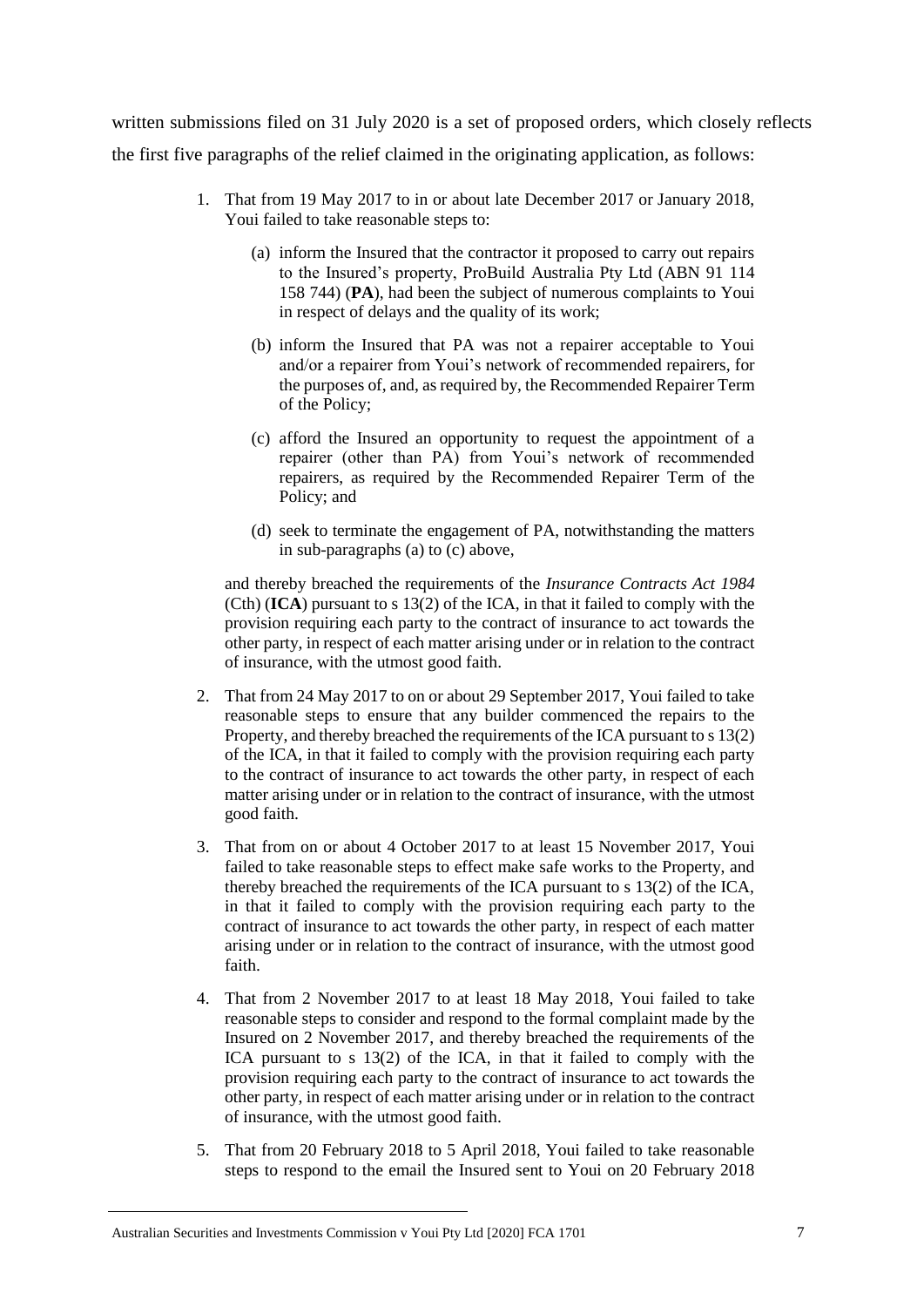thereby further delaying the completion of the repairs, and thereby breached the requirements of the ICA pursuant to s 13(2) of the ICA, in that it failed to comply with the provision requiring each party to the contract of insurance to act towards the other party, in respect of each matter arising under or in relation to the contract of insurance, with the utmost good faith.

- 13 For its part, Youi contends that its conduct should instead sound in the making of a single declaration. The proposed declaration, annexed to Youi's submissions filed on 17 August 2020, is in the following terms:
	- 1. The Defendant breached the requirement of the *Insurance Contracts Acts* [sic] *1984* (**ICA**) as contemplated by section 13(2) of the ICA in that it failed to comply with the provision implied into the contract of insurance by section 13(1) ICA which required it to act towards the Insured, in respect of each matter arising under or in relation to the contract of insurance, with utmost good faith, by reason of the following conduct:
		- a. From 21 July 2017 to in or about late December 2017 or January 2018, where the Defendant had received multiple complaints about PA which it had proposed to carry out repairs to the Insured's property and, following internal investigation had suspended PA from new work in the region, and was aware that PA had (without explanation) failed to commence the repairs in accordance with its own proposed timeline, the Defendant failed to take reasonable steps to:
			- i. enquire with PA as to the status of those repairs;
			- ii. convey to the Insured such material information about PA's suitability to undertake the repair work as the Defendant lawfully was able to disclose, such as to allow the Insured to express a preference as to how to address the situation, which may have included whether or not the Defendant should seek to obtain a mutually agreeable termination of the engagement with PA in respect of the Property; and
			- iii. seek to give effect to any preference indicated by the Insured,
		- b. From 21 July 2017 to on or about 29 September 2017, the Defendant failed to take reasonable steps to more closely monitor, supervise and manage PA to ensure the timely commencement of repairs to the Property either by PA or by another service provider;
		- c. From on or about 6 October 2017 to at least 15 November 2017, where the Defendant was aware of the matters the subject of (a) and (b) above, the Defendant failed to take reasonable steps to effect make safe works to the Property;
		- d. Where the Defendant was aware of the matters the subject of (a) to (c) above, the Defendant failed to respond in a meaningful way to the written complaint it received from the Insured on 2 November 2017;
		- e. From 20 February 2018 to 5 April 2018, where the Defendant was aware of the matters at (a) to  $(d)$  above, the Defendant failed to take reasonable steps to respond to the email it received from the Insured on 20 February 2018, and in so doing further delayed the completion of the repairs.

Australian Securities and Investments Commission v Youi Pty Ltd [2020] FCA 1701 8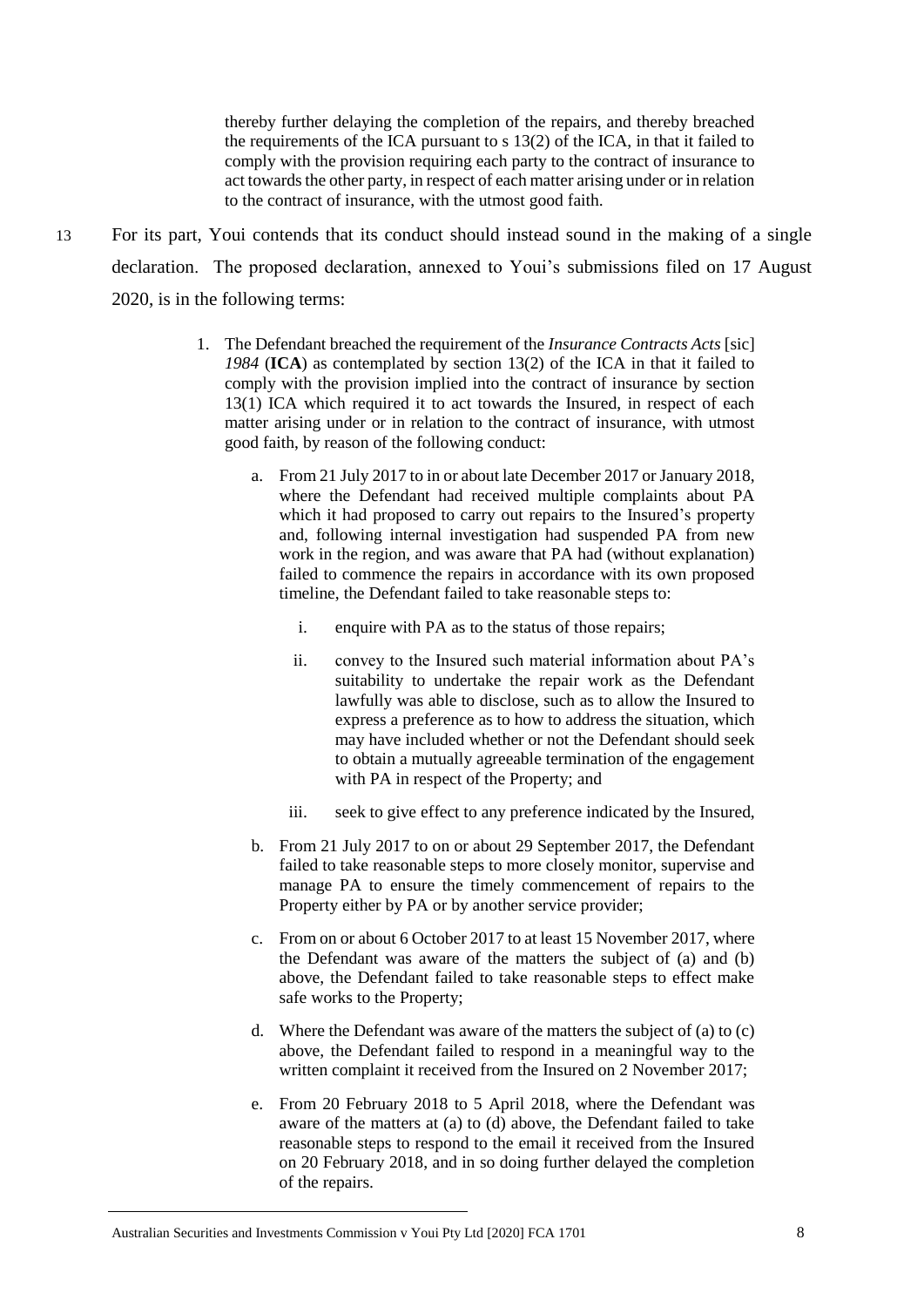- 14 In its reply submissions filed on 28 August 2020, ASIC reiterated that it sought the five separate declarations set out above at [\[11\]](#page-9-0) as its primary form of relief. In addition, ASIC annexed a competing proposed order in the event that the Court was minded to make a single declaration, which reads as follows:
	- 1. The Defendant (**Youi**) breached the requirements of s 13 of the *Insurance Contracts Act 1984* (Cth), on five (5) occasions, in that it failed to act towards the insured party (**Insured**), in respect of each matter arising under or in relation to the contract of insurance (**Policy**), with the utmost good faith, by reason of each of the following:
		- (a) from 19 May 2017 to in or about late December 2017 or January 2018, Youi failed to take reasonable steps to:
			- (i) inform the Insured that the contractor it proposed to carry out repairs to the Insured's property (**Property**), ProBuild Australia Pty Ltd (ABN 91 114 158 744) (**PA**), had been the subject of numerous complaints to Youi in respect of delays and the quality of its work;
			- (ii) inform the Insured that PA was not a repairer acceptable to Youi and/or a repairer from Youi's network of recommended repairers, for the purposes of, and, as required by, the Policy;
			- (iii) afford the Insured an opportunity to request the appointment of a repairer (other than PA) from Youi's network of recommended repairers, as required by the Policy; and
			- (iv)seek to terminate the engagement of PA, notwithstanding the matters in sub-paragraphs (i) to (iii) above,
		- (b) from 24 May 2017 to on or about 29 September 2017, Youi failed to take reasonable steps to ensure that any builder commenced the repairs to the Property;
		- (c) from on or about 4 October 2017 to at least 15 November 2017, Youi failed to take reasonable steps to effect make safe works to the Property;
		- (d) from 2 November 2017 to at least 18 May 2018, Youi failed to take reasonable steps to consider and respond to the formal complaint made by the Insured on 2 November 2017; and
		- (e) from 20 February 2018 to 5 April 2018, Youi failed to take reasonable steps to respond to the email the Insured sent to Youi on 20 February 2018 thereby further delaying the completion of the repairs.

# <span id="page-12-0"></span>**The background facts**

15 The agreed facts and admissions set out in the SAFA, the parties' submissions and the relief sought are pellucidly structured around five so-called 'failings' in Youi's handling of the insured's claim, being the PA Issue Failings, the Commencement Delay Failings, the Make-Safe Failings, the Complaint Failings, and the Completion Delay Failing. With respect to the

Australian Securities and Investments Commission v Youi Pty Ltd [2020] FCA 1701 9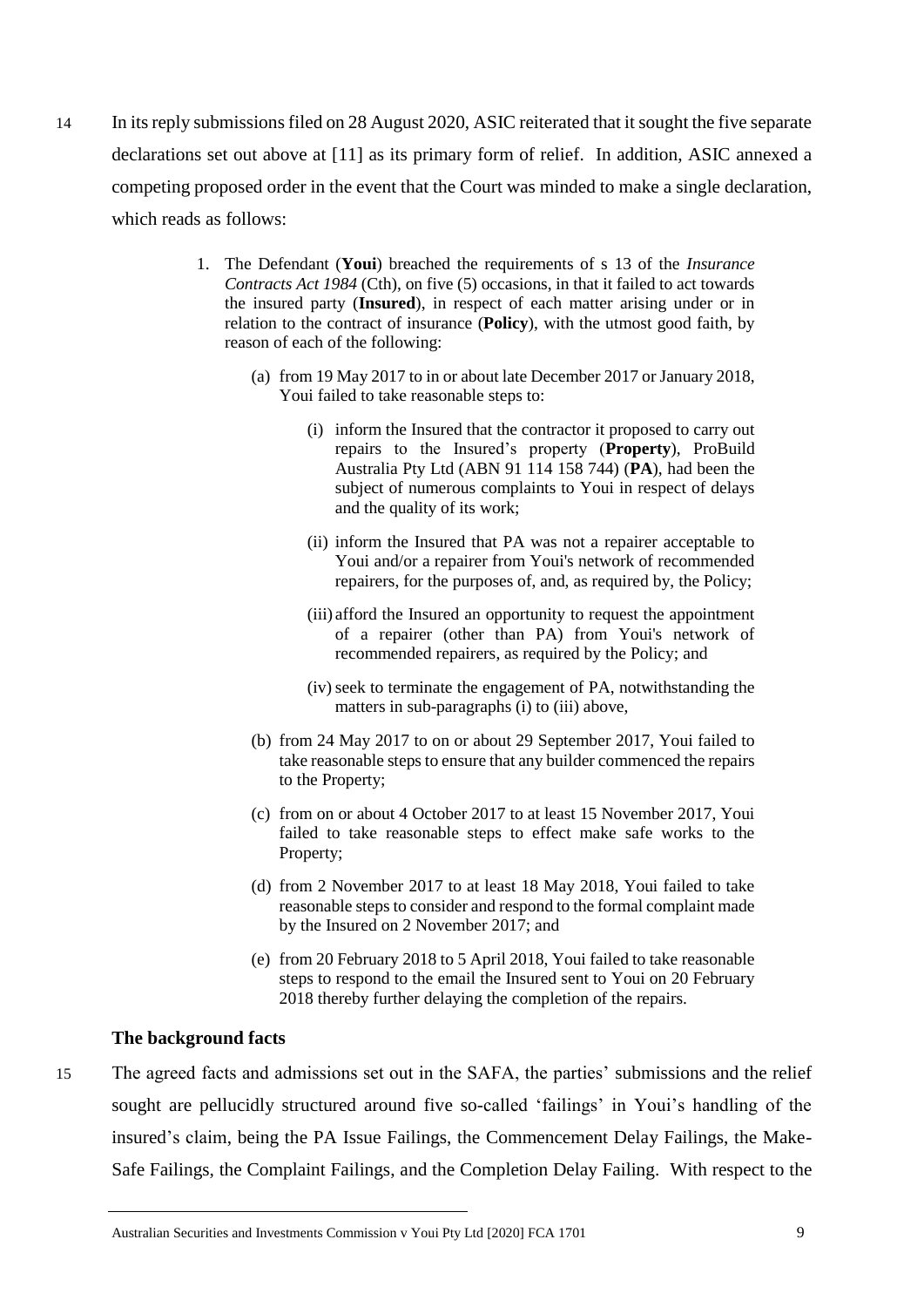fourth of these categories, I note that the parties were unable to agree a formulation of the alleged failing or failings: ASIC's submissions use "Complaint Failings" whereas Youi's submissions employ the phrase "the failure to respond to the 2 November 2017 Complaint with clarity and candour". Where I use the expression "Complaint Failings" in the balance of these reasons, I do so for convenience and I should not be taken by that choice alone to prefer one characterisation of the relevant conduct over the other.

16 In setting out below the background facts by reference to the SAFA, I have adopted the same structure as that followed by the parties. It is convenient to commence with a consideration of the insured and the policy before turning to the events and conduct relevant to each failing or set of failings.

# *The Insured and the Policy*

- 17 In or about November 2012, Ms Sacha Murphy took out a policy for home building and contents insurance with Youi in respect of her home in Broken Hill (**Property**), under which Mr Darren Orr was an Authorised Person (for present purposes, Ms Murphy and Mr Orr are hereafter together and individually referred to as **the Insured**). The policy was renewed annually thereafter.
- 18 On 14 October 2015, Youi sent the Insured a letter confirming that the policy would be renewed with an effective renewal date of 16 November 2015 and an expiry date of 15 November 2016 (**Policy**). A policy schedule and product disclosure statement dated 1 July 2015 was enclosed with the letter. The following text was contained in the product disclosure statement under the heading "Choice of repairer" (CB, 261):

If your claim is accepted and your item can be repaired, at our option, we will arrange repairs with a repairer who is acceptable to us.

Wherever possible, we will offer you a choice of repairer from our network of recommended repairers.

You may choose another repairer, however we may not authorise repairs. If we do not authorise repairs we will pay you the fair and reasonable cost of repairs as determined by us, considering a number of factors, including comparison quotes from an alternate repairer we choose and our Quality Guarantee will not apply.

You must choose a repairer that is appropriately licensed and authorised by law to conduct the required repairs.

The offer of a choice of repairer from Youi's network of recommended repairers wherever possible is hereafter referred to as the **Recommended Repairer Term**.

Australian Securities and Investments Commission v Youi Pty Ltd [2020] FCA 1701 10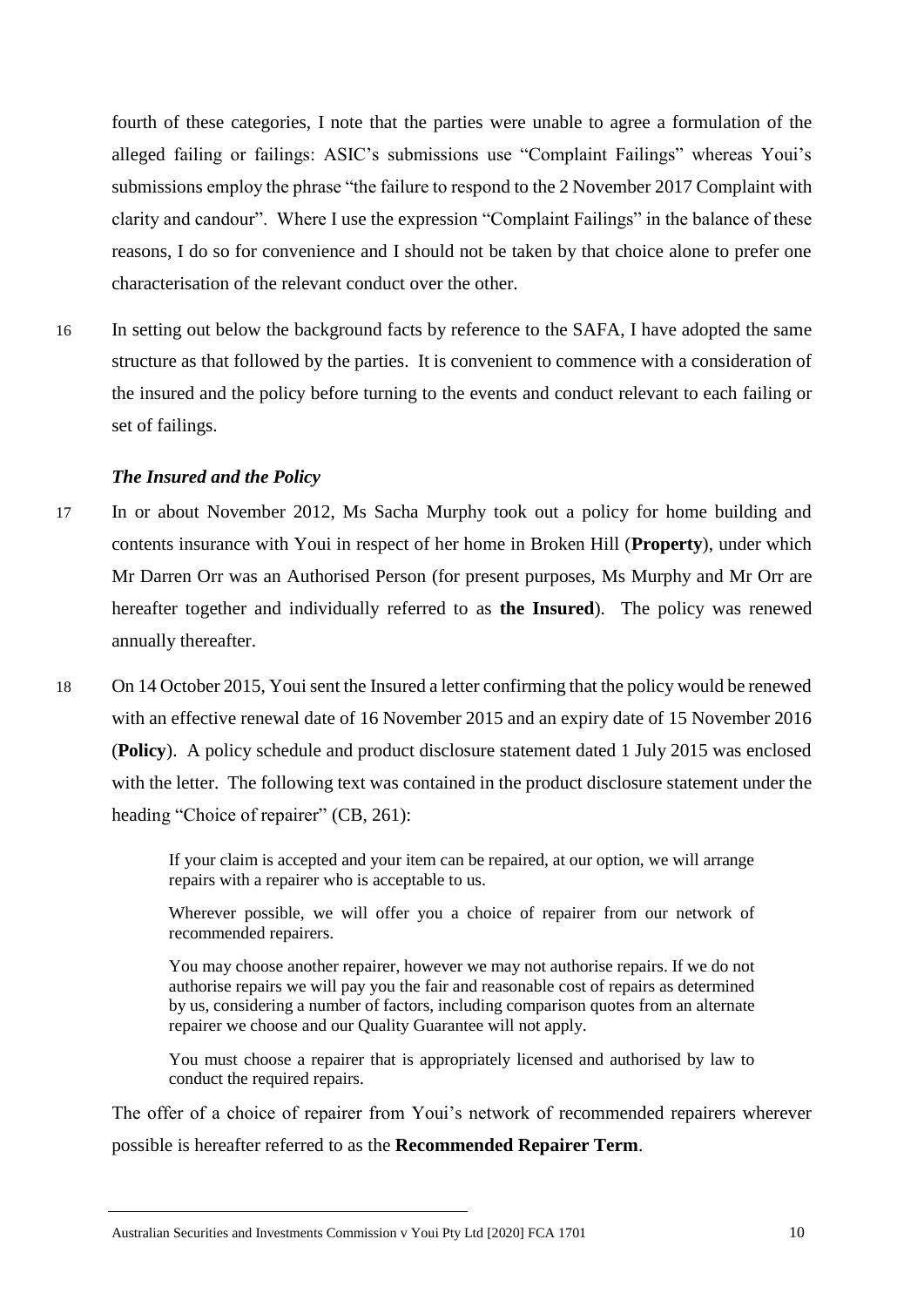19 There was also a term implied into the Policy, pursuant to s 13(1) of the ICA, that Youi was required to act toward the Insured, in respect of any matter arising under or in relation to the Policy, with the utmost good faith. That term is hereafter referred to as the **Implied Term of Utmost Good Faith**.

# *The PA Issue Failings*

- 20 On 11 October 2016, Youi entered into a service agreement with ProBuild Australia Pty Ltd (**PA**), pursuant to which PA agreed to provide, as a member of Youi's network of recommended repairers, services including home building repairs, home building replacement, assessments, inspections, re-inspections, re-assessments, rectifications and catastrophic damage repairs in accordance with the terms and conditions of that service agreement. The PA service agreement was for a term of twelve months commencing on 5 October 2016.
- 21 A month later, on 11 November 2016, the Broken Hill area was hit by a severe hail storm that damaged the Property and, in particular, the roof of the Property, the air conditioning unit, the veranda and some contents items. An estimated 52,387 claims made across parts of NSW, Victoria and South Australia, with an approximate loss value of \$597 million, were associated with the hail storm, which was subsequently characterised by the Insurance Council of Australia as a catastrophe. As at 11 November 2016, Youi had two active builder service providers in the Broken Hill area and PA was added to Youi's list as a third builder service provider in the area.
- 22 On 25 January 2017, the Insured made a claim under the Policy (**Claim**), in response to which Youi formally requested on 27 January 2017 that PA assess the damage to the Property and provide a quotation to rectify the damage. The Building Assessment Request made to PA contained the following incident description and additional instructions (CB, 269–270):

#### Incident description

THERE IS HAIL DAMAGE OVER THE WHOLE ROOF, THERE ARE HOLES IN THE ROOF. THE SHED IS FULL OF HAIL DENTS AND THERE ARE HOLES IN THE SHED WHERE IT HAS GONE THROUGH THE ALSONITE. THE VERANDAH HAS HOLES IN THE ALSONITE. IT HAS SMASHED THE REVERSE CYCLE AIR CONDITIONER. THE ROOF IS A TINROOF. THE TRAMPOLINE GOT SMASHED AND WE REPLACED IT, THE HAIL WENTTHROUGH THE ROOF AND HIT THE SURFACE MAC AIR. I HAVE RECEIPTS FOR THE REPAIR OF THE MAC AIR. THE HAIL HAS BROKEN THROUGH AND LEAKED THROUGH THE CEILING AND ON THE HALLWAY CEILING.

…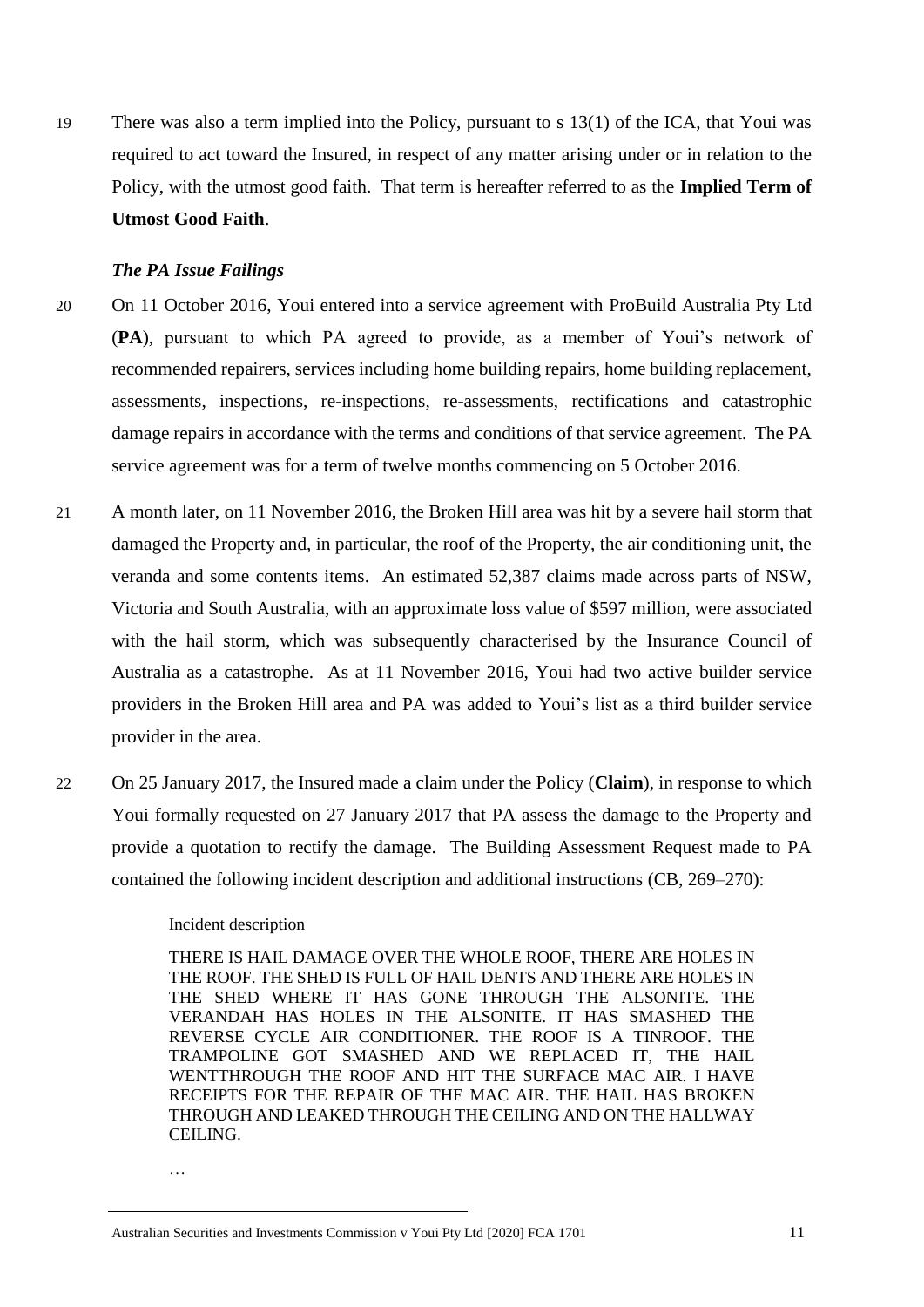Additional instructions

Please attend and confirm if damage is consistent with incident description.

Please provide detailed report on causation of resultant damage together with photographs.

Please report on any maintenance/defect issues which may have contributed to the loss.

Please provide a detailed scope of works detailing all resultant damage works required to return property to a pre loss condition.

\*\*\*Please complete applicable Checklist and return with report/quote.\*\*\*

Please book assessment appointment for as soon as possible.

Quote + report to be returned within 3 days or sooner. If this cannot be met please advise us.

23 On 2 February 2017, PA inspected the property and emailed its property inspection report to Youi on 10 February 2017 (**PA Inspection Report**). The PA Inspection Report relevantly included the following comments (CB, 304):

While onsite I observed that hail has caused damage to the following items

- Damage to the Main roof
- Damage to the Front veranda
- Damage to the Rear garage
- Damage to the cubby-house roof
- Damage to the Internal hall ceiling
- Damage to a Pvc pipe on the outdoor spa

Water ingression from the area around the evaporative cooler on the roof has caused damaged [sic] the hall ceiling.

Wind has damaged the soffit sheets under the front veranda but can be repaired without replacement

I believe that the damage seen onsite is consistent with hail We believe that the damages claimed should be covered under the insureds policy.

Under those comments was a scope of work providing for repairs to the main roof, rear roof, garage roof, cubby house, spa bath, hallway and front veranda (**Scope of Works**). The quoted amount to complete those works was \$25,778.28.

24 On 15 February 2017, Youi accepted the Claim and prepared a home assessment report, which contained the following recommendation (CB, 321):

> Due to excessive dents and scratches from the hail storm the integrity of the roofing sheets have been compromised. In order to return the roof to a structurally sound state I would recommend the roofing is replaced.

Australian Securities and Investments Commission v Youi Pty Ltd [2020] FCA 1701 12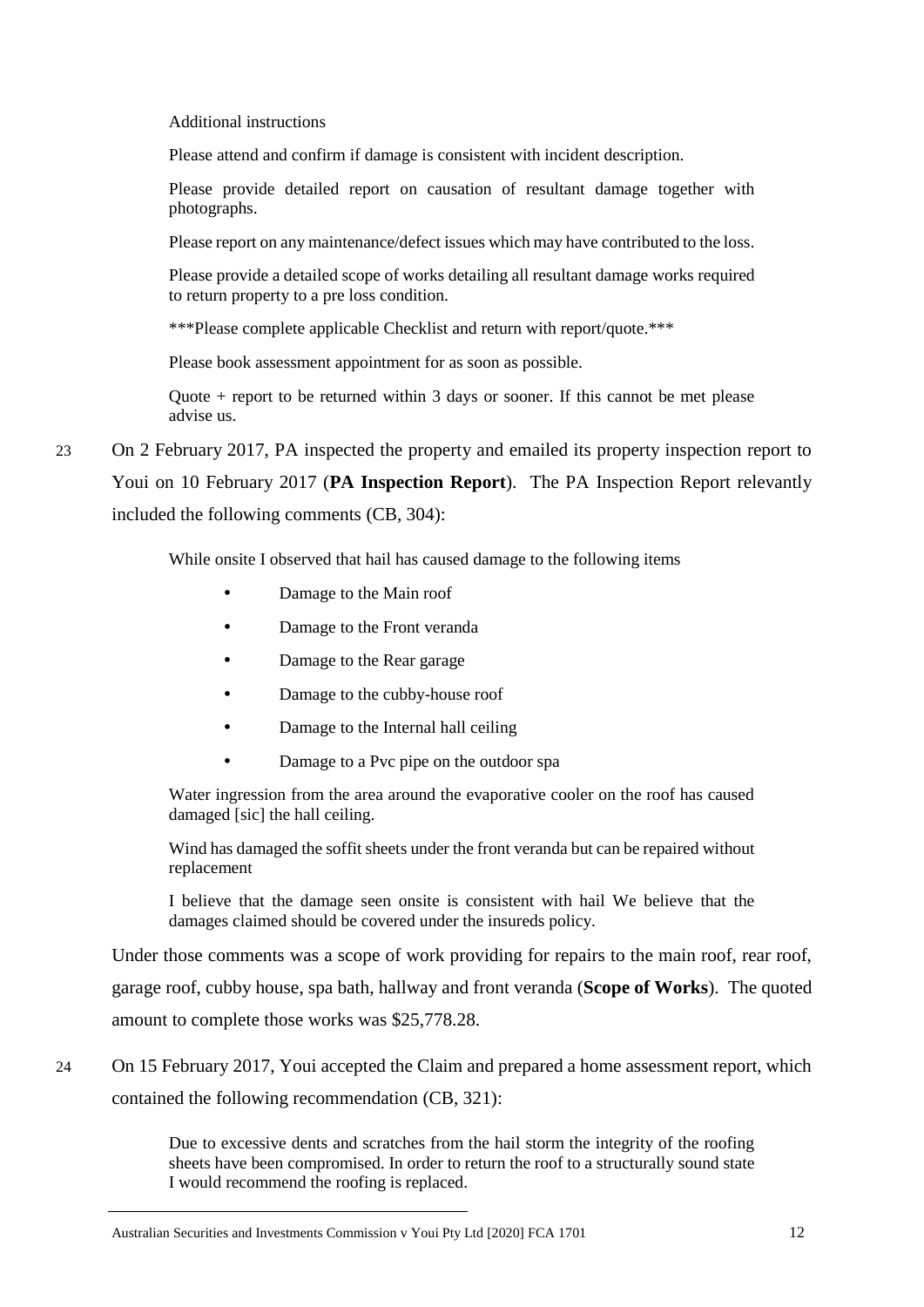25 Youi then sent to PA on 26 February 2017 a client repair authority with respect to the Property, which contained the following note (CB, 324):

> Please Accept This Authority To Proceed With Repairs. Please Ensure The Customer Is Contacted With [sic] 4 Hours And Advised Of Next Steps To Commence Works Asap.

The client repair authority recorded the total authorised repair costs as \$25,778.28, being inclusive of a \$775 excess.

26 PA emailed the Insured on 3 March 2017. That email relevantly attached a Scope of Works and included the following request (CB, 326):

> Please sign and return your Scope Of Works and pay your Excess at your earliest convenience. Once we have received these we will be able to commence repairs.

By 5 May 2017, the Insured had returned a signed copy of the Scope of Works, and remitted the excess under the Policy, to PA.

27 Around that time, Youi commenced an investigation into the authorised claims allocated to PA in the Broken Hill area (**PA Investigation**). That investigation was initiated following Youi's receipt between 6 February 2017 and 3 May 2017 of three complaints from two other insureds regarding the quality of workmanship of, and delays in, repairs being carried out by PA in the Broken Hill area. The following was communicated to PA in an email sent by Youi on 5 May 2017 (CB, 345):

> …YOUI has a number of concerns in relation to repairs being carried out in Broken Hill by Pro Build. Feedback being received is of poor communication and delays in repairs…

> Please find attached a questionnaire including a list of authorised claims in the region. Please complete the questionnaire providing detailed feedback.

PA completed and returned the questionnaire for the list of authorised claims in the region to Youi later that day.

<span id="page-16-0"></span>28 Around a fortnight later, Youi decided to suspend PA as a service provider to Youi in the Broken Hill area. That decision was communicated in an internal Youi email sent on 19 May 2017, which relevantly read as follows (CB, 348):

> In relation to claims in Broken Hill either be current or new claims can we please not allocate … Progroup building until further notice.

> Progroup building have been placed on suspend [sic] in the region given we have had a number of complaints regarding works authorised which includes delays in repairs, contractors not being paid or just no plaining [sic] on where the job is at. Procurement

Australian Securities and Investments Commission v Youi Pty Ltd [2020] FCA 1701 13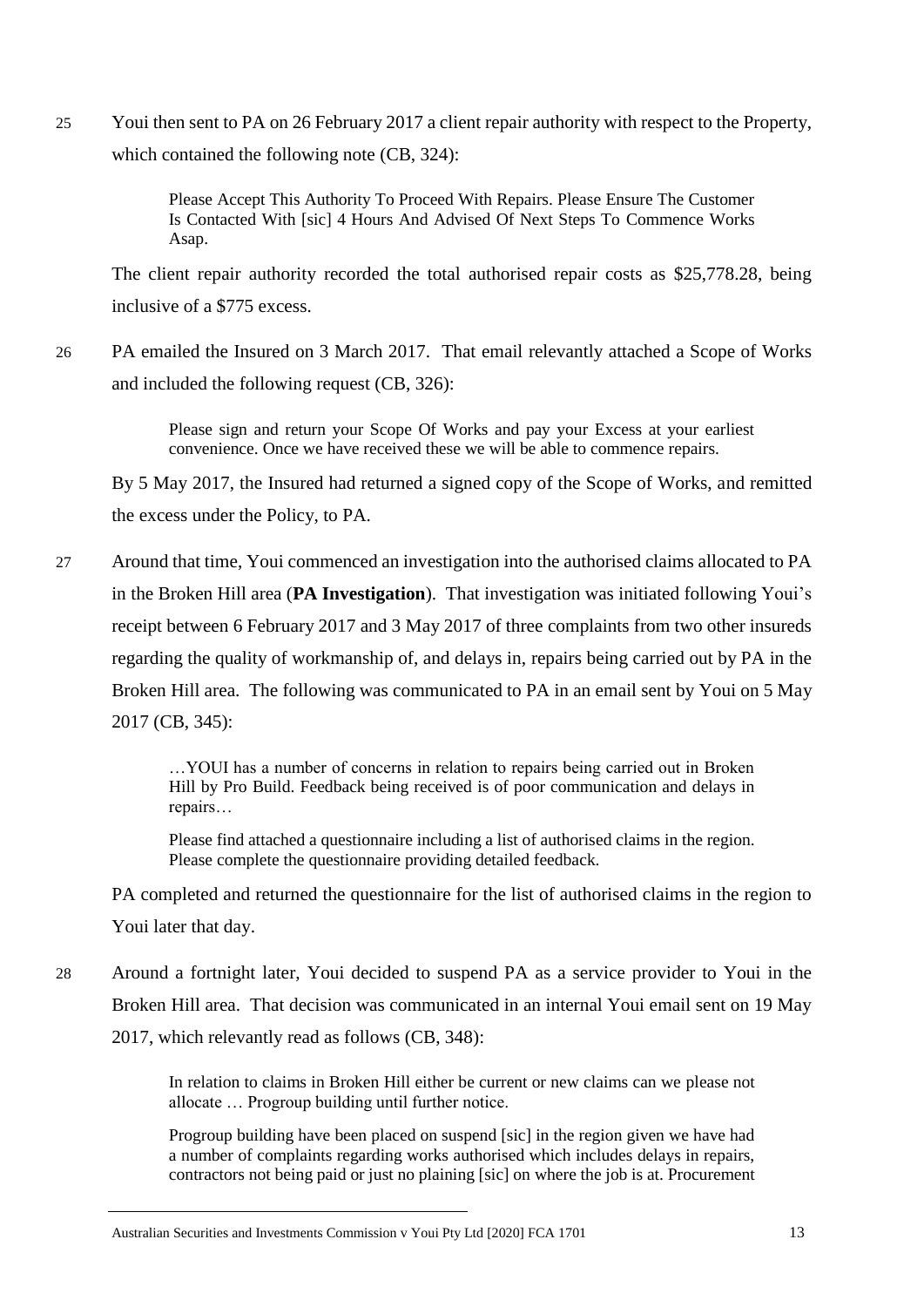are managing the issues with Progroup directly as result of not meeting our expectations as per our SLA. As such many of the claims authorised where they have not started repair are being re-allocated to the Roof company to complete, regardless if it includes other internal repairs as they hold a builder licence.

A consequence of this decision was that PA was also suspended, for the purposes of the Recommended Repairer Term, from Youi's network of recommended repairers for the Broken Hill area. Following the suspension, on 23 May 2017, Youi received a further letter of complaint from another insured in Broken Hill regarding PA's poor communication, lack of professionalism, inadequate supervision, and sub-standard workmanship.

- 29 As stated in the 19 May 2017 email, extracted above at [\[28\]](#page-16-0), as a result of the suspension no new work was to be allocated to PA, and any existing work where repairs had not been commenced by PA would be reallocated as much as possible to a separate contractor, The Roof Company Pty Ltd (**RC**).
- <span id="page-17-0"></span>30 On 1 June 2017, an internal message was sent from Mr Rui De Sa to Mr Brett Roberts, both employees of Youi, in which Mr De Sa requested that Mr Roberts confirm PA's progress to determine if the work should instead be reallocated to RC, relevantly as follows (CB, 34):

HI BRETT, BROKEN HILL PROGROUP CLAIM AUTH. PLEASE CAN YOU CONFIRM IF PROGROUP HAVE ORDERED ANY MATERIALS OR STARTED WORKS, IF NOT CANCEL AUTH AND ALLOCATE ROOF CO.

Mr Roberts telephoned a representative of PA on 6 June 2017 to make these inquiries. He was advised that PA's site manager had attended the Property on 2 June 2017 to undertake a check measure, but no confirmation as to whether any materials had been ordered was forthcoming. In the same conversation, Mr Roberts asked PA to refrain from ordering any materials.

31 The next day, Mr Roberts received an email from the same PA representative, who advised that materials had been ordered, but not yet delivered, as follows (CB, 358):

Hi Brett,

As per our conversation yesterday on the phone I have contacted our supervisor Matt who attended insured property on Friday 2/6 for a progress inspection. I can confirm he has placed an order for materials and is now waiting the delivery to commence repairs.

32 On 28 June 2017, Youi received from PA a spreadsheet containing details of PA's outstanding work for Youi in the Broken Hill area. In relation to the yet-to-be-commenced work at the Property, the spreadsheet indicated an estimated work start date of 21 July 2017 with the

Australian Securities and Investments Commission v Youi Pty Ltd [2020] FCA 1701 14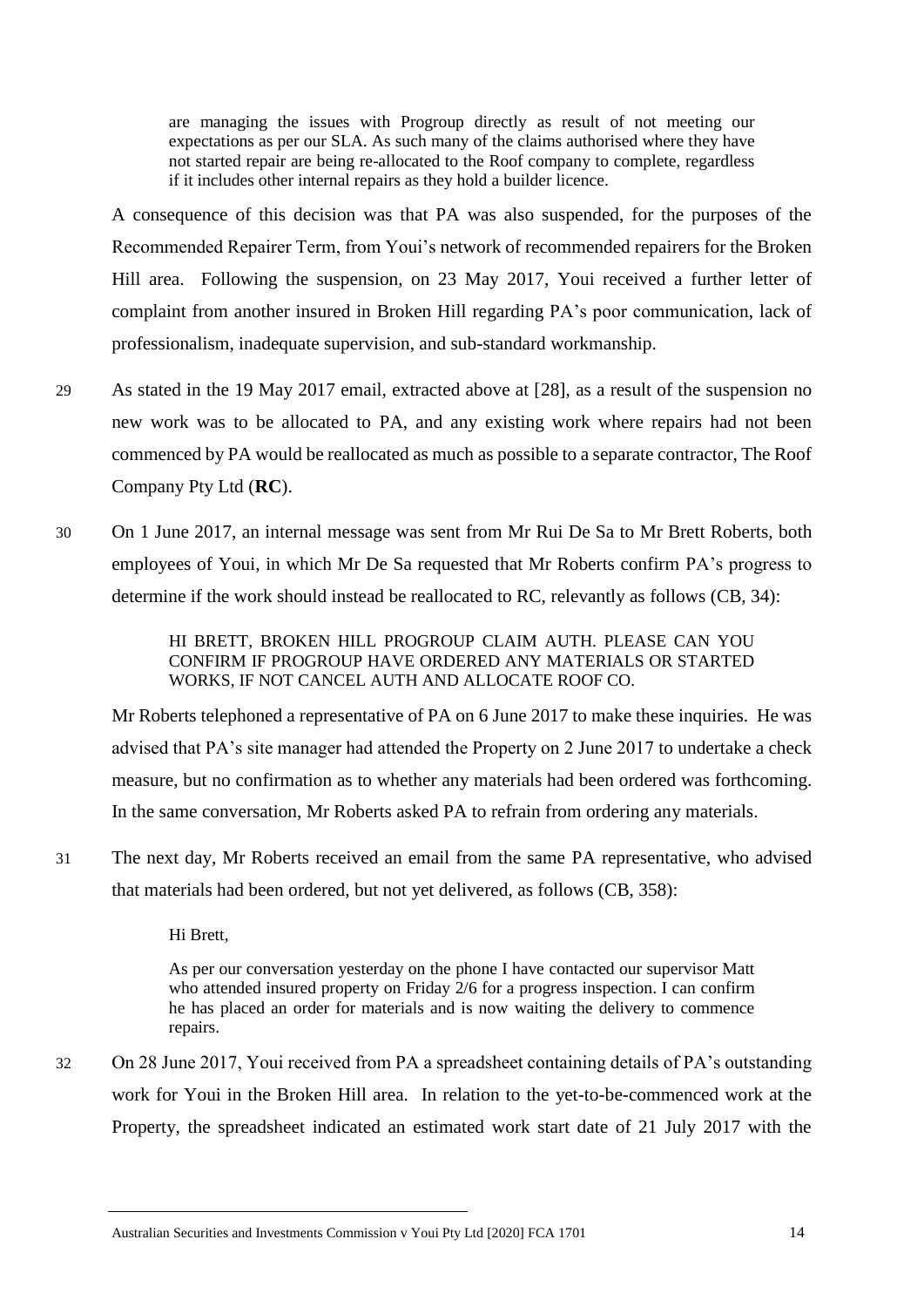accompanying comment "Roofing materials ordered, start date to be advised shortly" (CB, 362).

- 33 PA continued to send Youi weekly updates with the spreadsheet containing the latest information relating to each uncompleted Broken Hill job. The spreadsheet received on 10 July 2020 contained the same estimated start date and comment as that received on 28 June 2017 (CB, 364). In the spreadsheet received on 14 July 2020, the estimated start date remained the same and the comment had been updated to indicate that the Insured had been contacted (CB, 366). However, the spreadsheet received on 21 July 2020 contained no estimated start date for work on the Property (CB, 368).
- 34 In response to the Insured contacting Youi on 10 August 2017 to report that no works had started, Youi telephoned PA for an update later that day. A representative of PA indicated that she had last spoke with the Insured on 14 July 2017 when she confirmed that repairs would start in mid-September and that the Insured was "ok with this" (CB, 36). Youi next followed up on 5 September 2017, when a start date of 25 September 2017 was confirmed with PA and communicated to the Insured. This was reflected in the Broken Hill jobs update spreadsheet received by Youi from PA on 15 September 2017, with the comment corresponding to the Property reading as follows (CB, 371): "Estimated start date 25/9/17. Insured has been contacted about these dates." However, the spreadsheet received a week later on 22 September 2017 contained a new comment with a revised estimated start date of 3 October 2017 (CB, 373).
- <span id="page-18-0"></span>35 The Insured contacted Youi again on 29 September 2017 to advise that PA had not commenced works and that they were not happy with the continued delays. On this occasion, a representative of PA advised that the repairs to the Property would be "definitely starting" on 3 October 2017 (CB, 36). That same day, Youi advised PA that it would not be extending or renewing PA as a member Service Provider beyond the current contract period of the PA service agreement.

#### *The Commencement Delay Failings*

36 The facts set out above at [\[30\]](#page-17-0)–[\[35\]](#page-18-0) in relation to the PA Issue Failings are also relevant to the Commencement Delay Failings. The following additional facts provide further context to the consideration of the Commencement Delay Failings.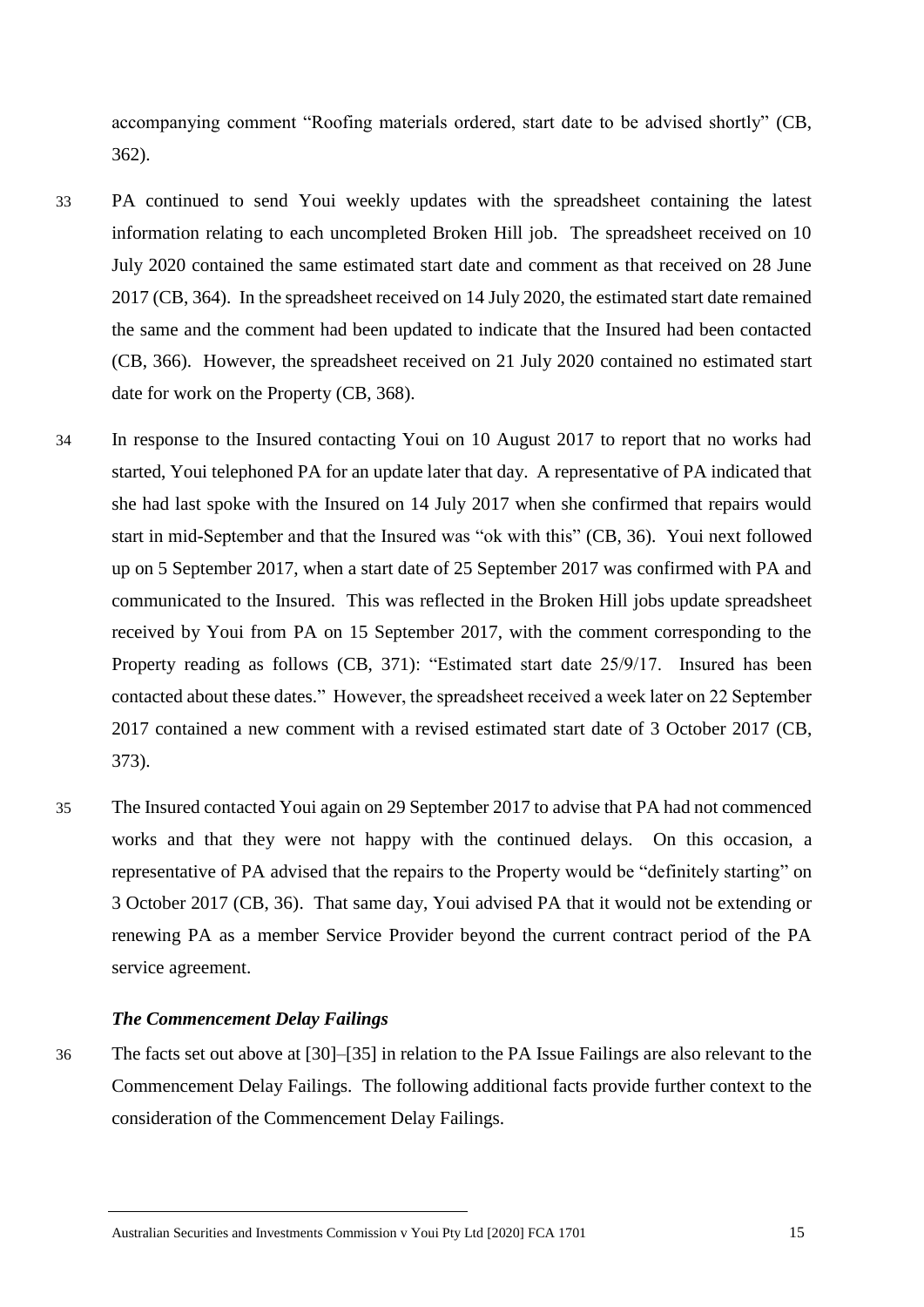37 After Youi had confirmed with the Insured on 24 May 2017 that the excess had been paid to PA and that the scope of works had been signed, the Insured emailed Youi on 26 May 2017 with the following initial query as to the estimated date for repairs to commence (CB, 355):

> Can we PLEASE get an estimate date on the repairs to the roof as we are just getting excuses from the Builder, it seems we have now gone backwards in the que [sic] of where we were up to.

38 PA commenced repair works to the Property on or about 4 October 2017.

# *The Make-Safe Failings*

- 39 On or about 4 October 2017, representatives of PA attended the Property and commenced removing the roof, which included removing the solar panels, air conditioning, corrugated iron and capping. Around that time, PA came to the view that further structural works were required for the Property to comply with the most recent building codes, laws and regulations once the work was completed. PA left the Property without effecting make-safe works, either by reattaching the roof sheets that it had removed or by attaching a temporary roof cover.
- 40 Later on 4 October 2017, PA sent an email to the Insured, attaching an additional scope of works that related to further works to the rear skillion roof and the rear veranda (**Additional Scope of Works**) and an invoice in the amount of \$3675.00 for what was referred to by PA as "private works". The Additional Scope of Works relevantly stated the following (CB, 376):

Following our visit to yourproperty [sic], please find attached our scope of work with regard to proposed work to your property.

ProBuild Australia requires the following items to be actioned prior to starting repairs…

- We wish to advise that if you wish to proceed with the proposed works, **a payment of 50% of the quoted amount is required prior to works commencing.**
	- **Attached is a tax invoice for part payment.**
- **After we recieve** [sic] **the Authority letter and your starting payment, we will contact you to organise a time to commence works.**

The Insured forwarded PA's 4 October 2017 email to Mr Roberts that day.

41 The Insured sent a further email to Mr Roberts on 4 October 2017, which relevantly read as follows (CB, 380):

Hi Brett,

I have attached the scope of works provided by ProBuild.

Australian Securities and Investments Commission v Youi Pty Ltd [2020] FCA 1701 16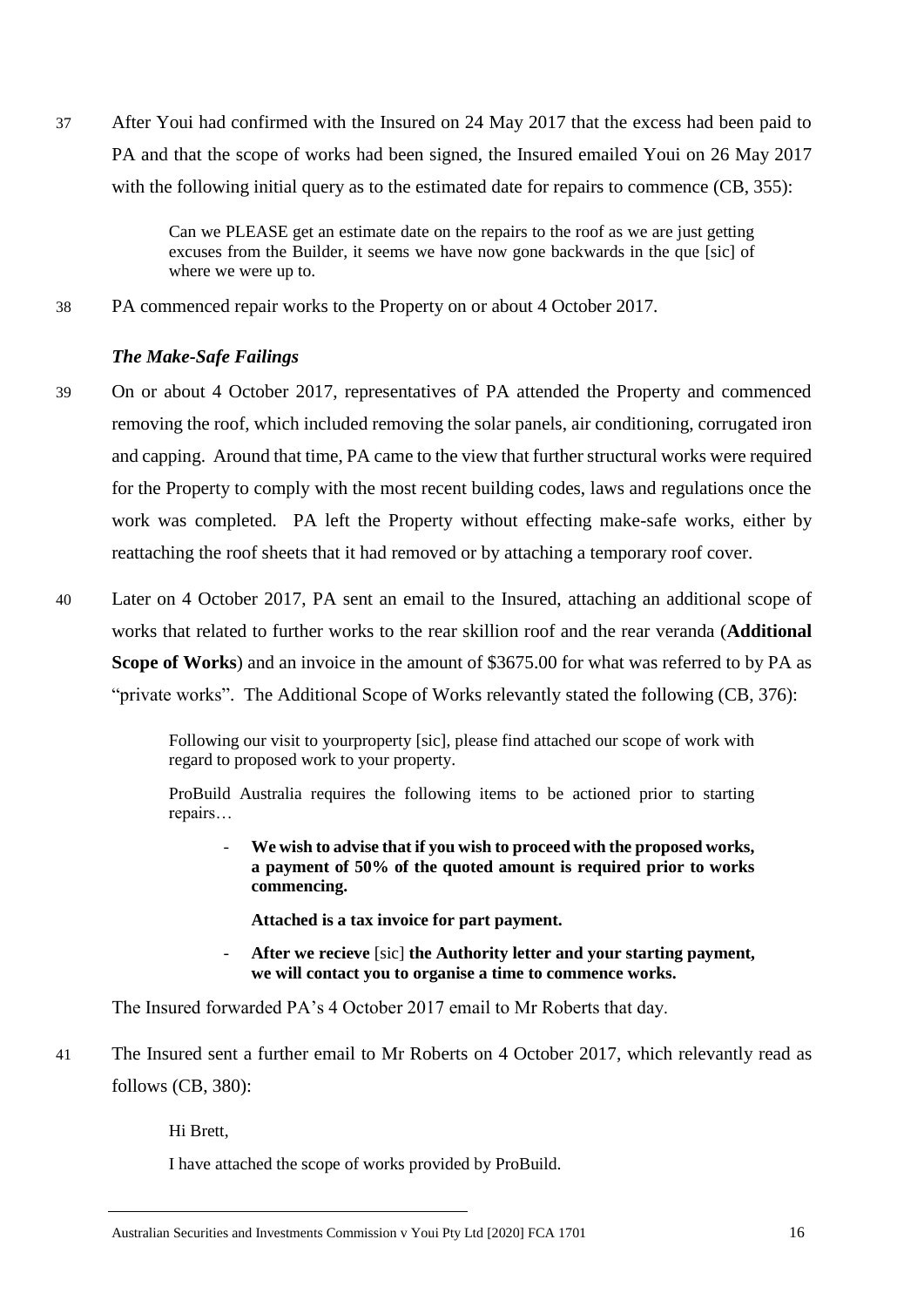I have also attached quote and letter as provided by prebuild in an earlier email.

When yourself i believe come and visted [sic] our house, some months ago, you were very persistent on making sure that the rear area of the roof would have to be brought up to code and that this would happen at the expense of the insurance company and dealt with by the builder. You explained this several times during the visit. It was reiterated that this would most definitely be part of the repair process as they would not be able to proceed without it being brought up to code. I specifically asked regarding to this cost being on ourselves and once again was told that this was 'part of the process of repair' and covered by the insurance claim.

we have been waiting almost 12 months for these works to begin, i understand that there are many houses to be done and have been patient with the continual lies that i have had to deal with from Probuild.

I was told i needed to pay the \$775 so that the works could start within 4 week [sic] … that was 7 months ago.

Now we are in the predicament that our roof is 1/2 way removed , and there is no way to screw down the old roofing as it has been falling apart as they removed the roof. We are now being barged into a corner and told we need to pay \$1800 or they wont [sic] be back in the morning...

This extra costing needs to be sorted out asap and should be covered by the insurance company. Surely there is a clause to make adjustments to the original quotes…

Please call me … i need this sorted out asap.

- 42 The next morning, on 5 October 2017, Youi contacted PA for an urgent update on the repair works at the Property. That afternoon, PA provided Youi with an itemised breakdown of the costs of its "private works" quote, which were directed to the batten components of the roof of the Property. Youi contacted PA the following day to advise that the costs breakdown provided was unclear and requested that PA resend a breakdown that clearly itemised the structural works and batten replacement.
- 43 On the evening of 5 October 2017, the Insured advised Youi by phone that "part of the room [sic] is open and it's about to rain" (CB, 38). Youi then contacted PA and asked them to send someone to the Property to undertake make-safe works by covering the roof with a tarpaulin to prevent further damage. PA did not in fact undertake the make-safe works and did not inform Youi that it had not covered the roof; for its part, Youi made no inquiries as to whether the make-safe works had been performed by PA.
- 44 Via a telephone call on 6 October 2017, Youi was informed of a health risk to the Insured arising from lead contamination at the Property. At all material times, lead dust could and can be found in open water areas, and mixed in with dust, soil, and dirt in locations throughout Broken Hill. During the telephone call on 6 October 2017, Ms Murphy advised Youi that she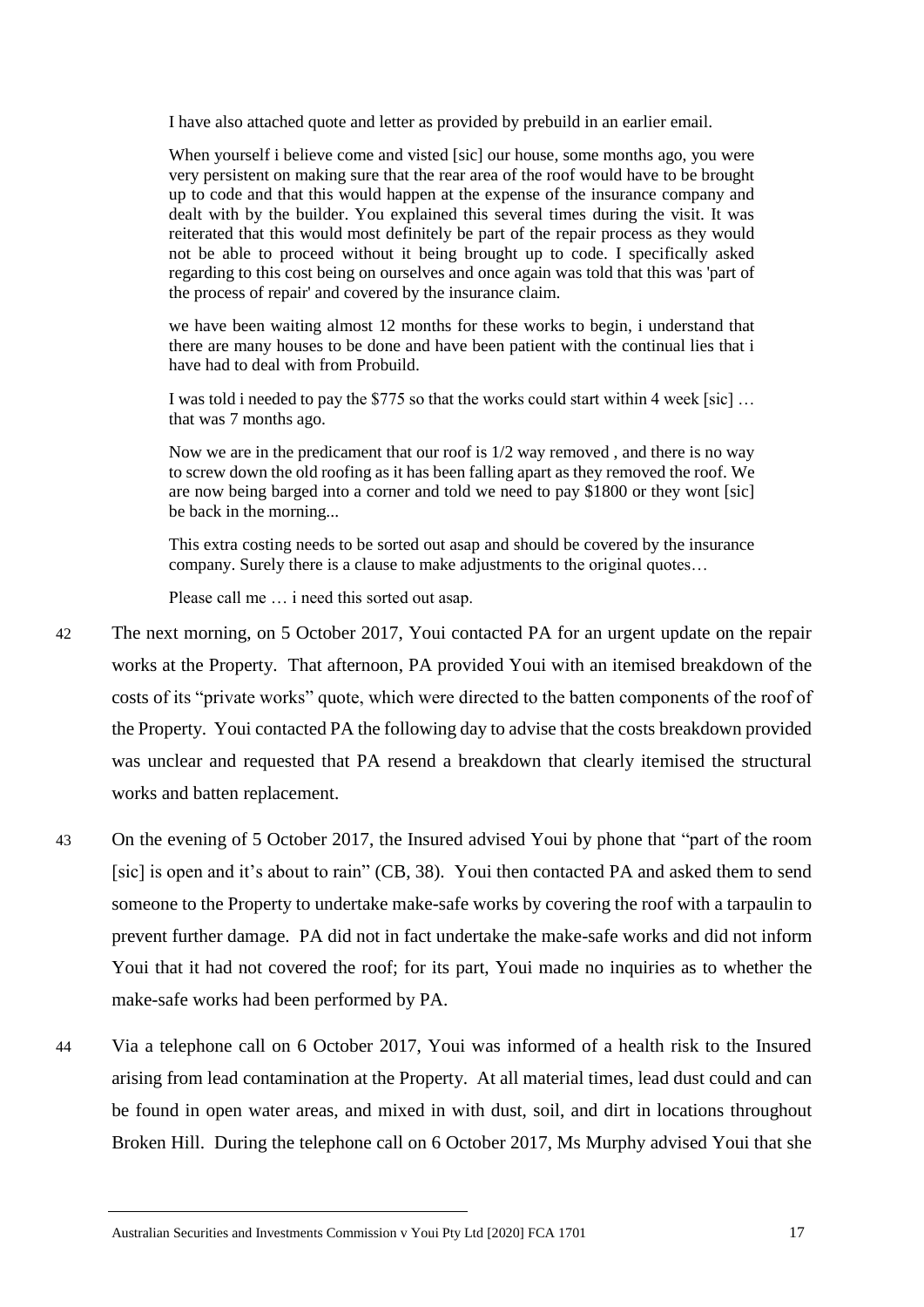was pregnant and was being exposed to high levels of lead while PA had "packed up and left" (CB, 38).

<span id="page-21-0"></span>45 On 19 October 2017, Youi emailed to PA a client repair authority which authorised a variation to the original Scope of Works and requested that the repair works proceed as soon as possible with the inclusion of the required additional structural works. The next day, having revisited the Property, PA emailed Youi about further issues with the pre-existing roofing conditions. That email relevantly read as follows (CB, 416):

> As repairs at [the Property] have progressed, we have now come across further difficulties with pre-existing roofing conditions.

Please see attached photos of the rear skillion purlins and beams.

[Further details were then provided.]

Due to this unconventional building situation and remedial work, it is likely that the repair costs is going to be significant.

The whole rear skillion is now exposed with all existing battening that were holding down the roof sheeting removed. To now weather proof this roof while negotiations proceed, a makesafe situation will be required. This will need to happen today and charges will apply.

This will allow you time to decide your actions in relation to this roof and framing.

- 46 Ms Murphy called Youi again on 20 October 2017 to express her concern about the involvement of the Environment Protection Authority (**EPA**) and the health risk to her and her family due to their exposure to lead. In response, Youi authorised the provision of temporary accommodation for the Insured and their family for four days until the "EPA and roof issue" was sorted (CB, 40). Having found their own temporary accommodation for that period, the Insured were reimbursed for the sum incurred in acquiring that temporary accommodation.
- 47 After sending the email extracted at [\[45\]](#page-21-0) on 20 October 2017, PA sent a further email to Youi later that day with a costs breakdown for the make-safe works to enclose the roof of the Property temporarily. On 23 October 2017, Youi issued a client repair authority to PA with the comment "Make Safe As Dicussed [sic] 20/10/2014" to authorise this work on the roof (CB, 437). The make-safe works to the roof were inadequately conducted by PA on or around 23 or 24 October 2017, before the Insured and their family returned to the Property on 25 October 2017.
- 48 On 24 October 2017, the Insured emailed Youi with the results of testing that had been carried out at the Property by the EPA in February and March 2017. That testing, which was unrelated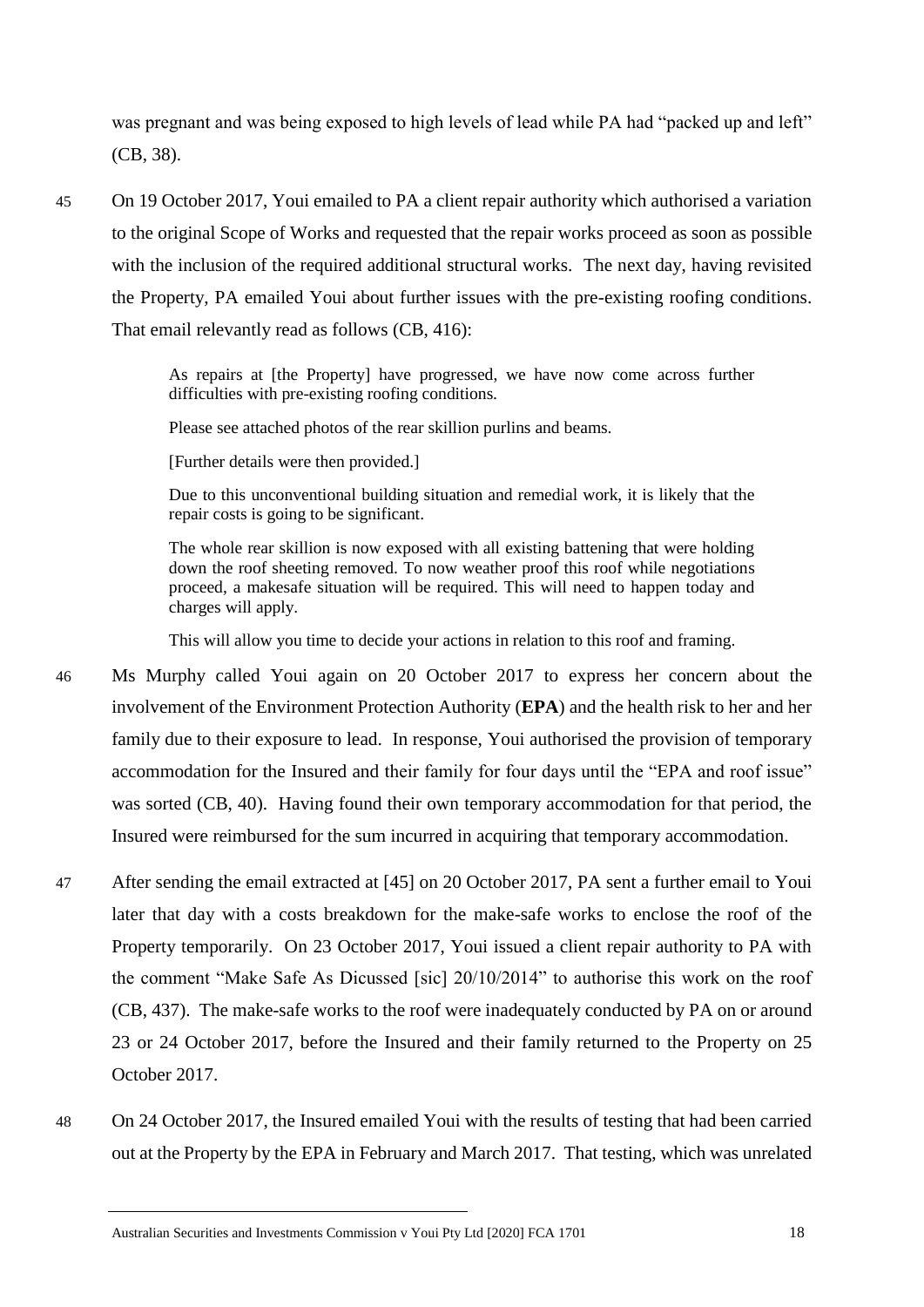to the Claim, recommended the replacement of hard mulch, gravel, wood chips, loam, cracker dust, straw and grass around the Property to remove the lead contaminants found onsite.

- 49 PA emailed Youi on 30 October 2017 with a further variation to the scope of work and noted that further repairs to the Property were on hold as they awaited Youi's further instructions. PA's quote for the additional proposed structural work to the rear skillion roof and rear veranda was \$13,695.00. As at 30 October 2017, PA had ceased work at the Property and did not subsequently return to the Property. By this time, PA had removed the roof of the Property and attached a temporary, but inadequate, roof cover; no other repair works to the Property had been effected by PA and PA did not reattach the roof sheets that it had removed. After receiving another email from PA attaching the \$13,695.00 invoice on 6 November 2017, Youi contacted RC on 7 November 2017 for a second opinion quotation in respect of repairs to the Property.
- <span id="page-22-0"></span>50 Broken Hill experienced significant rainfall on 15 November 2017, during which event water ingress occurred at the Property notwithstanding the make-safe works recently completed by PA. The water ingress caused internal damage to the Property, including the bathroom, which required repairs. Youi attempted but failed to contact RC later that day, following which Youi requested that another contractor Jacobson Constructions Pty Ltd (**Jacobson**) conduct further make-safe works to the roof of the Property. Jacobson carried out the make-safe works on or around 17 November 2017.

#### *The Complaint Failings*

- 51 The Insured emailed Youi a formal letter of complaint on 2 November 2017 (**2 November 2017 Complaint**). The 2 November 2017 Complaint detailed over six pages various grievances with Youi's handling of the Claim. One particular matter raised was that the delays in the completion of the repairs to the roof meant that the remediation works at the Property recommended by the EPA to remove the lead contamination were consequently delayed.
- 52 As part of its response to the 2 November 2017 Complaint, Youi had telephone conversations with the Insured on two occasions. The first conversation took place on 7 November 2017, and Youi explained to the Insured that it needed to source a second opinion on the work to be done on the roof. The second conversation occurred on 22 November 2017 between Mr De Sa and the Insured. Mr De Sa informed the Insured of the difficulties that had arisen but that Youi agreed to accept repairs to bring the roof up to code. As part of its internal notes of this conversation, Youi noted the following comment (CB, 557): "Insured happy. Insured concerns dealt with."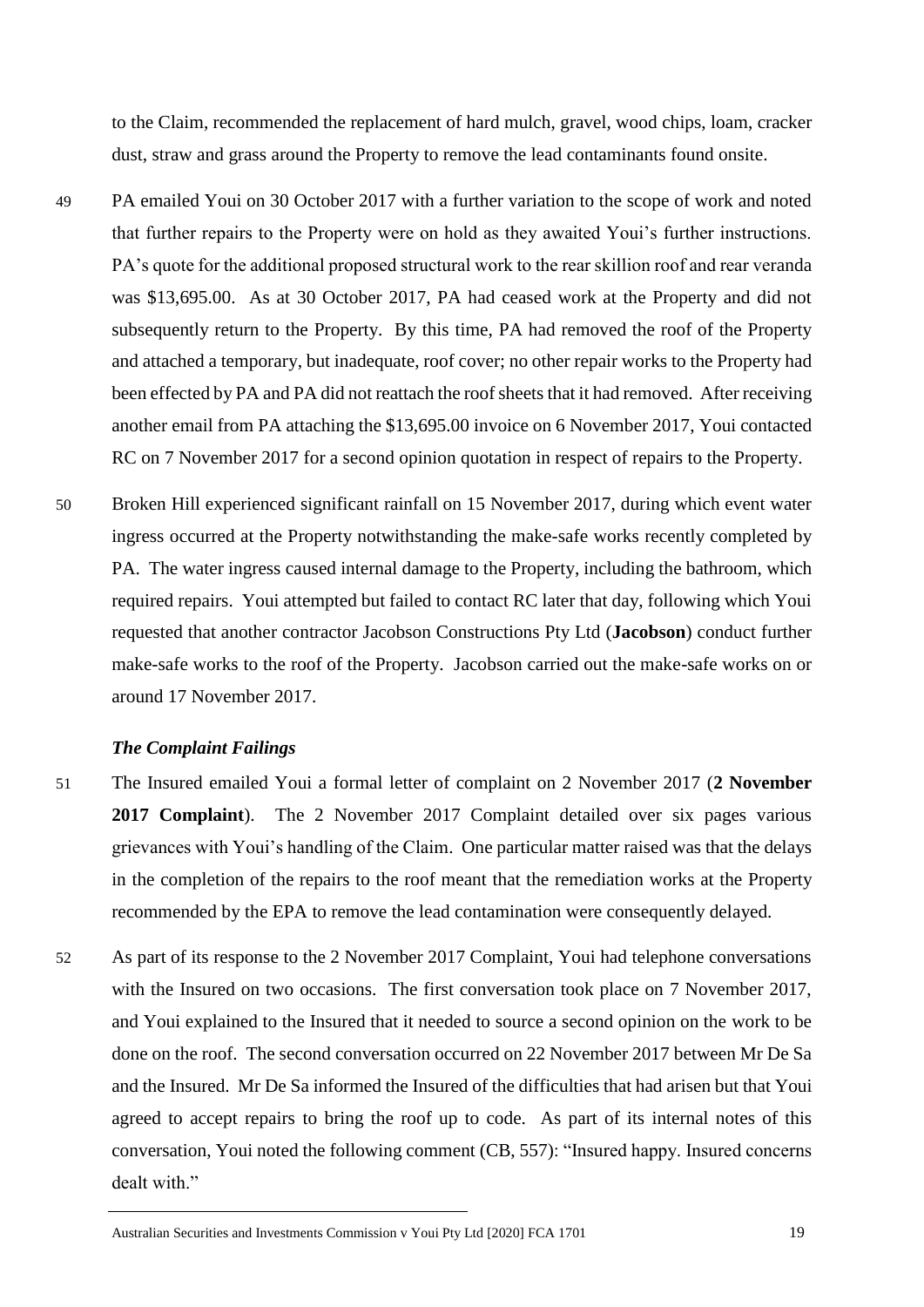53 After the second telephone conversation, Youi sent a letter to the Insured on 22 November 2017 about the 2 November 2017 Complaint. That letter relevantly read as follows (CB, 562):

We refer to our recent contact about the complaint that was lodged.

We're focussed on resolving the complaint and confirm the following:

An update has been provided

The reason/s for this decision include:

An explanation was provided to you over the phone

We trust this resolves the matter…

#### *The Completion Delay Failing*

- 54 By way of a client repair authority emailed on 15 February 2018, Youi appointed and authorised RC to proceed with the repair works to the Property. Following this appointment, RC sent to the Insured on 20 February 2018 a scope of works for the repairs to the roof (**RC Scope of Works**) (CB, 583). In response, the Insured emailed both Youi and RC later that day in identical terms (**20 February 2018 Email**) and noted that they were "still in different ballparks in regards to the damage now relevant from both the initial incident and further incompetencies" (CB, 584). The 20 February 2018 Email set out the Insured's concerns as to various deficiencies in the RC Scope of Works such that it was in their view insufficient to rectify all of the damage that the Property had sustained and which needed to be repaired in fulfilment of the Claim.
- 55 The Insured had three telephone calls with Youi on 15 March 2018, 22 March 2018 and 5 April 2018. On 15 March 2018, Youi's internal records record that the claims assessor handling the Claim was in contact with the Insured "regarding ongoing issues with claim and repairs" (CB, 49). There was no specific reference to the 20 February 2018 Email. On the next two occasions, the Insured was unable to contact the responsible claims assessor. Youi's internal notes for the 22 March 2018 and 5 April 2018 calls are relevantly as follows (CB, 49):

#### 22/03/2018

… Client has called wanted [sic] an update on claim, have advised we are awaiting revised scope of works from [Service Provider], client would like a call to discuss further progress on the claim.

#### 05/04/2018

… Client called and is going to escalate due to delays, I have spoken to … The Roof Company who isn't sure what variations are required as thought [Scope of Works] that was sent in February was the final [Scope of Works], Could you please contact client and [Service Provider] to discuss…

Australian Securities and Investments Commission v Youi Pty Ltd [2020] FCA 1701 20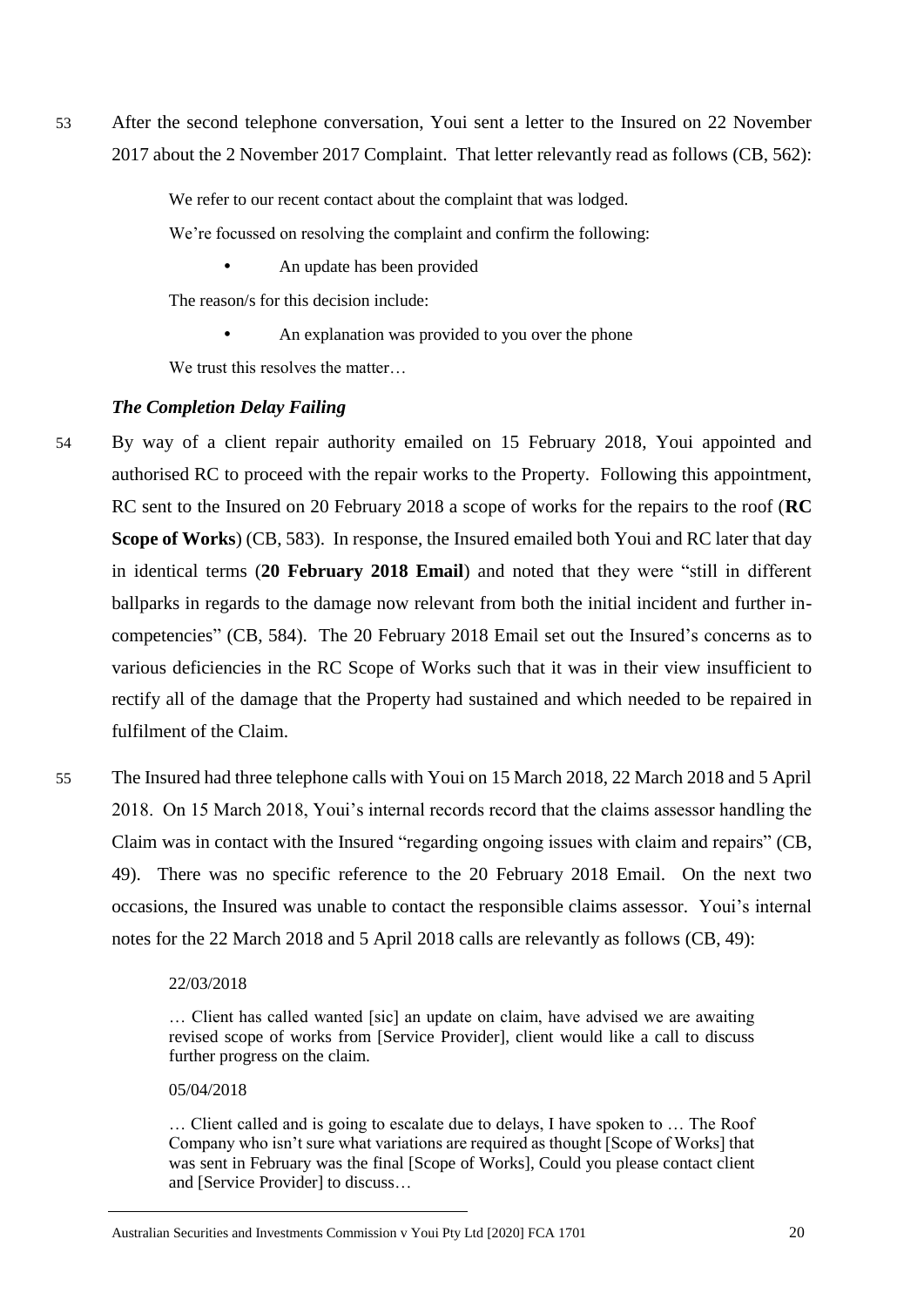56 On 5 April 2018, Youi provided its first response in writing to the Insured's 20 February 2018 email, and the concerns on the RC Scope of Work raised therein, by way of an email requesting that the Insured provide an email to Youi "documenting the areas of concern" around the RC Scope of Works (CB, 589). The Insured replied later that day, as follows (CB, 589):

Unsure as to what you are talking about??

I have already returned my concerns months ago. This has been discussed at length with both Brett and the Roofing company.

Both have confirmed that they have read my concerns. Roofing company has already been around to my house to reassess around 5 weeks ago.

Why are we moving backwards?? This is a complete joke and I am completely over it!!

I will be seeking advice from Fair Trading if this can not be resolved suitably within the next 24 hours!!

57 Youi responded to the Insured's email on 11 April 2018, apologising for the delay in providing a "firm response" to the 20 February 2018 Email and including responses to the Insured's concerns in that email. Youi's 11 April 2018 email also contained the following comment with respect to the damage to the Property's bathroom sustained during the rainfall event on 15 November 2017 (see [\[50\]](#page-22-0)) (CB, 590):

> In regards to the Bathroom issues you have raised, we will be happy to have a suitably qualified trade attend and review the issues and concerns you have raised in this area. Should issues be identified that related to the event of subsequent events following then a suitable scope can be written for the identified repairs.

58 RC issued a revised and updated scope of works to the Insured on 13 April 2018. The revised scope of works was signed by the Insured and returned to RC that day. RC commenced the repairs to the roof of the Property in or around early May 2018 and the works were completed on or around 18 May 2018. The repairs to the bathroom damaged by water ingress as a result of PA's inadequate make-safe works were not completed until around 8 November 2018.

# **The agreed failings**

- 59 It was within the factual context described above that the parties set out Youi's five failings in the SAFA. Having now set out the background narrative, it is useful to reproduce here the exact way in which the parties agreed to express each of these failings.
- 60 The PA Issue Failings were expressed as follows at para 51 of the SAFA:

In the circumstances at paragraphs 33 to 50 above or paragraphs 42 to 50 above, Youi failed from 19 May 2017 or alternatively, 21 July 2017, to take reasonable steps to:

Australian Securities and Investments Commission v Youi Pty Ltd [2020] FCA 1701 21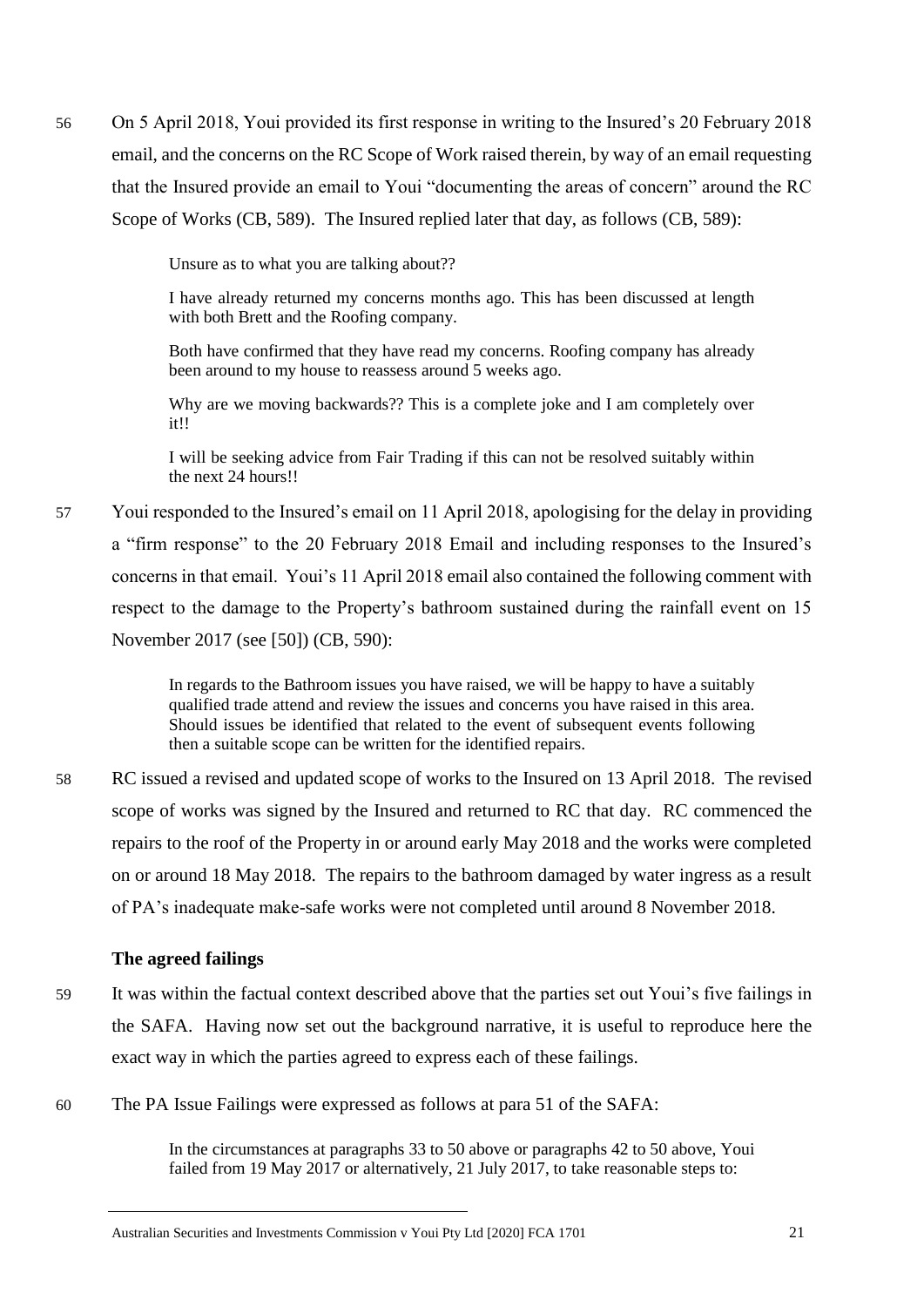- (a) inform the Insured that complaints had been received from other Youi insureds in respect of delays by PA and the quality of its work;
- (b) inform the Insured that PA was no longer a repairer who was "recommended" by Youi within the meaning of the Recommended Repairer Term;
- (c) seek from the Insured their views as to whether they wished Youi to proceed with the PA Engagement, or alternatively seek to negotiate with PA a termination of the PA Engagement and the engagement of a new repairer.
- 61 The Commencement Delay Failings were expressed as follows at para 54 of the SAFA:

In the circumstances at 37 to 48 above or alternatively 42 to 48 above, Youi – over the period 24 May 2017 to 29 September 2017 or alternatively, 21 July 2017 to 29 September 2017 – failed to take reasonable steps to ensure that PA or any other builder commenced the repairs to the Property.

62 The Make-Safe Failings were expressed as follows at para 86 of the SAFA:

In the circumstances at paragraphs 70 to 84 or paragraphs 72 to 84 above, Youi, over the period from on or about 4 October 2017 or alternatively, 6 October 2017 until on or about 15 November 2017 – failed to take reasonable steps to ensure that PA or any other builder effected make safe works to the Property.

- 63 As mentioned above at [\[15\]](#page-12-0), the parties did not agree in the SAFA on a formulation of what has been referred to as the Complaint Failings.
- 64 The Completion Delay Failing was expressed as follows at para 103 of the SAFA:

In the whole of the circumstances at paragraph 93 to 97 above, from 20 February 2018 to 5 April 2018 Youi failed to take reasonable steps to respond to the 20 February 2018 Email thereby delaying the completion of the repairs.

# **Youi's admissions**

- 65 Further to the agreed failings, Youi makes several admissions for the purposes of this proceeding at paras 104–110 of the SAFA.
- 66 At paras 104–105, Youi admits that the Policy was a contract of insurance to which the ICA applied, and that, pursuant to s 13(2) of the ICA, a breach of the Implied Term of Utmost Good Faith was a breach of the ICA.
- 67 Paragraphs 106–110 of the SAFA then set out the breaches of the duty of utmost good faith that have been admitted by Youi, as follows:
	- 106 By the PA Issue Failings, as outlined in Section B3 above [SAFA paras 29A– 51], Youi failed to handle the Claim with full and frank disclosure and with fairness.

Australian Securities and Investments Commission v Youi Pty Ltd [2020] FCA 1701 22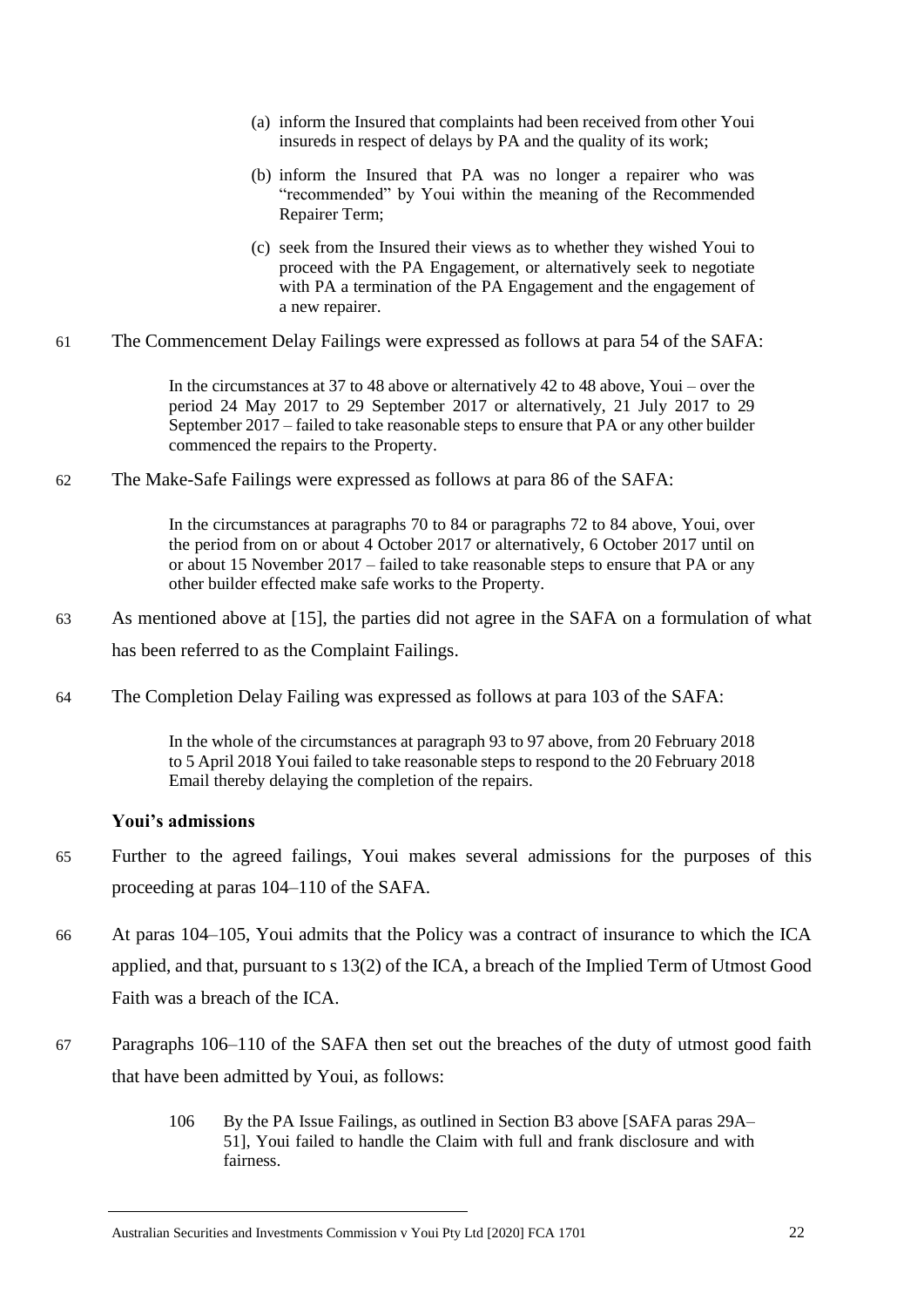- 107 By the Commencement Delay Failings, as outlined in Section B4 above [SAFA paras 52–67], Youi failed to handle the Claim in a timely manner.
- 108 By the Make-Safe Failings, as outlined in Section B5 above [SAFA paras 68– 86], Youi failed to handle the Claim in a timely manner.
- 109 As outlined in Section B6 above [SAFA paras 87–90], Youi failed to respond to the 2 November 2017 Complaint with clarity and candour, and in a timely manner. By the Completion Delay Failing as outlined in Section B7 above [SAFA paras 91–103], Youi failed to handle the Claim in a timely manner.
- 110 By each of the matters referred to in paragraphs 106 to 109 above, Youi failed to act consistently with commercial standards of decency and fairness with due regard to the interests of the Insured, and in each case Youi thereby breached the Implied Term of Utmost Good Faith in contravention of s 13 of the ICA.

#### <span id="page-26-0"></span>**Consideration**

- 68 Declaratory relief is appropriate. It is unnecessary to decide whether power exists under s 1101B of the *Corporations Act 2001* (Cth). Ample power exists from s 21 of the *Federal Court of Australia Act 1976* (Cth). There is a real and not a hypothetical dispute, albeit now resolved. ASIC is the appropriate party to seek declarations as the statutory regulator. The form of declaratory relief should identify, for the purposes of both the defendant and others in the industry, that conduct of this character is a breach of the important duty of good faith and will be exposed to the community as such. In that way declarations assist to clarify the law's application, warn others of the dangers of contravening conduct and alert other insureds to their rights.
- 69 The dispute over one or multiple declarations I consider to be a matter of style rather than substance. The repetitious formality in the multiple declarations first suggested by ASIC blinds rather than illuminates others in understanding what happened. The single declaration is sufficient to express the different occasions and different conduct that amounted to the contravening conduct. The terms of declarations of right whether in private or public law can be seen to define or shape the features or content of the right or duty at issue. The terms of the declaration as to contravention in a regulatory context do not have that defining character. Rather, they assist in clarifying the nature of the contravention as a foundation for other relief such as penalties or as describing the nature of the contravention for the public purposes referred to in [\[68\]](#page-26-0) above. The form of the declaration should specifically and succinctly identify the gist of the relevant conduct and its relationship to contravention: *Rural Press Ltd v Australian Competition & Consumer Commission* [2003] HCA 75; 216 CLR 53 at 91 [89]– [90].

Australian Securities and Investments Commission v Youi Pty Ltd [2020] FCA 1701 23